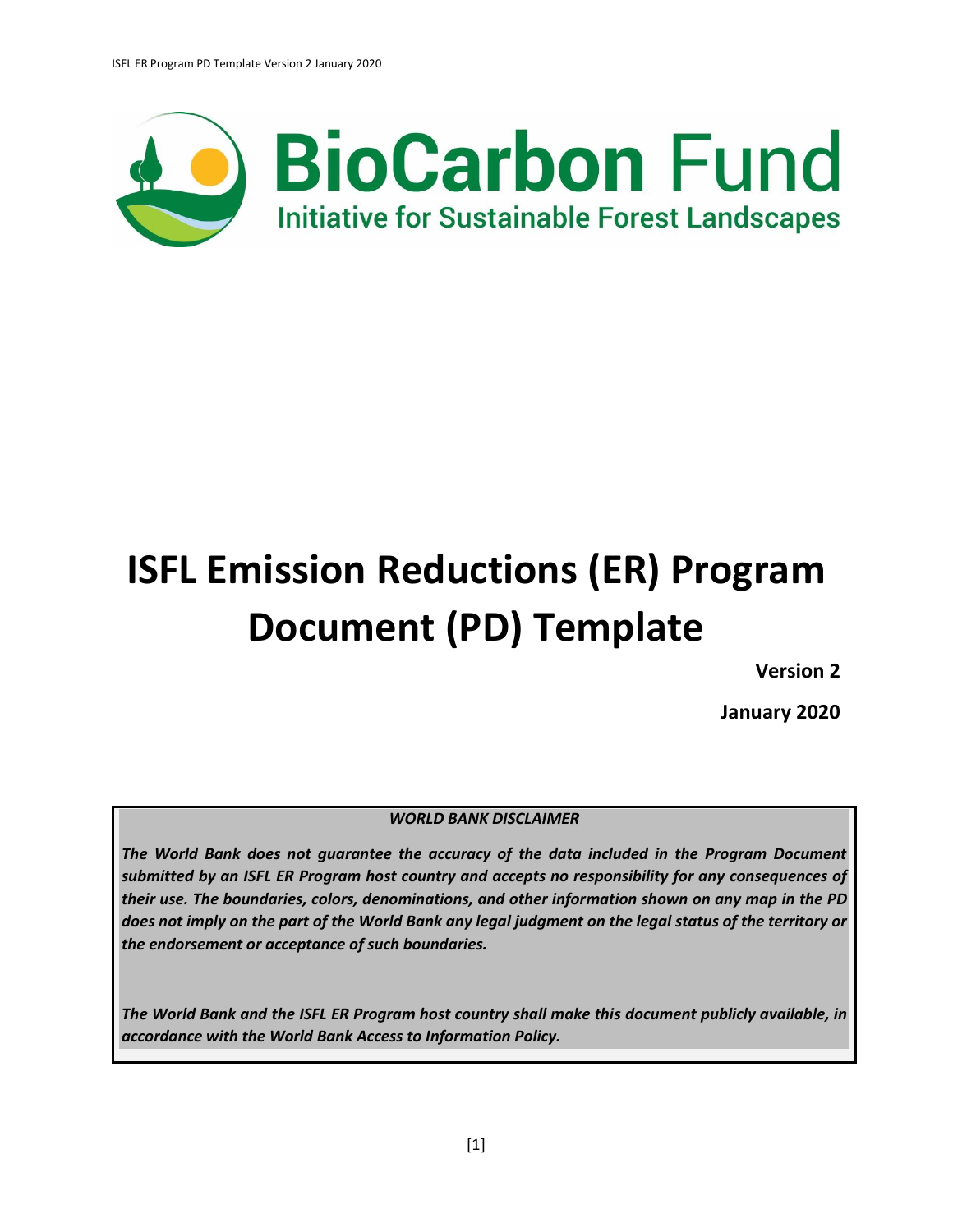# Section 1: General Information and Guidance

# Purpose of the Program Document (PD)

ISFL Emission Reduction (ER) Programs that have been included in the pipeline of the BioCarbon Fund Initiative for Sustainable Forest Landscapes (ISFL) are expected to provide detailed information on the design of the ISFL ER Program using the template provided in this document.

ISFL ER Programs must be designed in accordance with the ISFL ER Program Requirements (Requirements). The Program Document (PD), in combination with other documents such as World Bank program documents, demonstrates how an ISFL ER Program conforms with the Requirements. Following receipt of the final PD, the World Bank and ISFL participants (Participants) will decide whether to proceed to negotiating an Emission Reduction Purchase Agreement (ERPA) for the proposed ISFL ER Program.

The PD template is intended to assist an ISFL ER Program to provide information to demonstrate how it conforms with the Requirements. Before a PD may be deemed final, draft PDs will be subject to review and comments by the Trustee, the World Bank, Participants, and an independent third-party firm. For ease of reference, and where applicable, the sections in this PD specify the corresponding paragraph numbers specified in the Requirements.

The Requirements document contains a glossary which defines specific terms used in the Requirements. Unless otherwise defined in this PD template, any capitalized term used in this PD template shall have the same meaning ascribed to such term in the Requirements document.

### Guidance on completing the PD

The PD should contain the most relevant data and information to assess the ISFL ER Program. Supporting data and information should be presented in specified annexes, when necessary.

Please complete all sections of this PD. If sections of the PD are not applicable, explicitly state that the section is left blank on purpose and provide an explanation why this section is not applicable.

If a section specifies that information provided should be 'brief' please limit input to the word count specified for that section.

Provide definitions of key terms that are used and use these key terms, as well as variables etc., consistently using the same abbreviations, formats, subscripts, etc.

The presentation of values in the PD, including those used for the calculation of emission reductions, should be in international standard format e.g. 1,000 representing one thousand and 1.0 representing one. Please use International System Units (SI units – refer to http://www.bipm.fr/enus/3 SI/si.html) and if other units are used for weights/currency (Lakh/crore etc.), they should be accompanied by their equivalent S.I. units/norms (thousand/million).

If the PD contains equations, please number all equations and define all variables used in these equations, with units indicated.

### Assessment process for the PD

ISFL ER Programs and related PDs are to be prepared by ISFL host countries and submitted to the Trustee. The Trustee will review draft PDs for completeness and quality check purposes before sharing it with ISFL Participants for comment, and seeking assessment of the advanced draft PD by an independent third-party firm (selected by the Trustee). The ISFL host country will revise the PD for final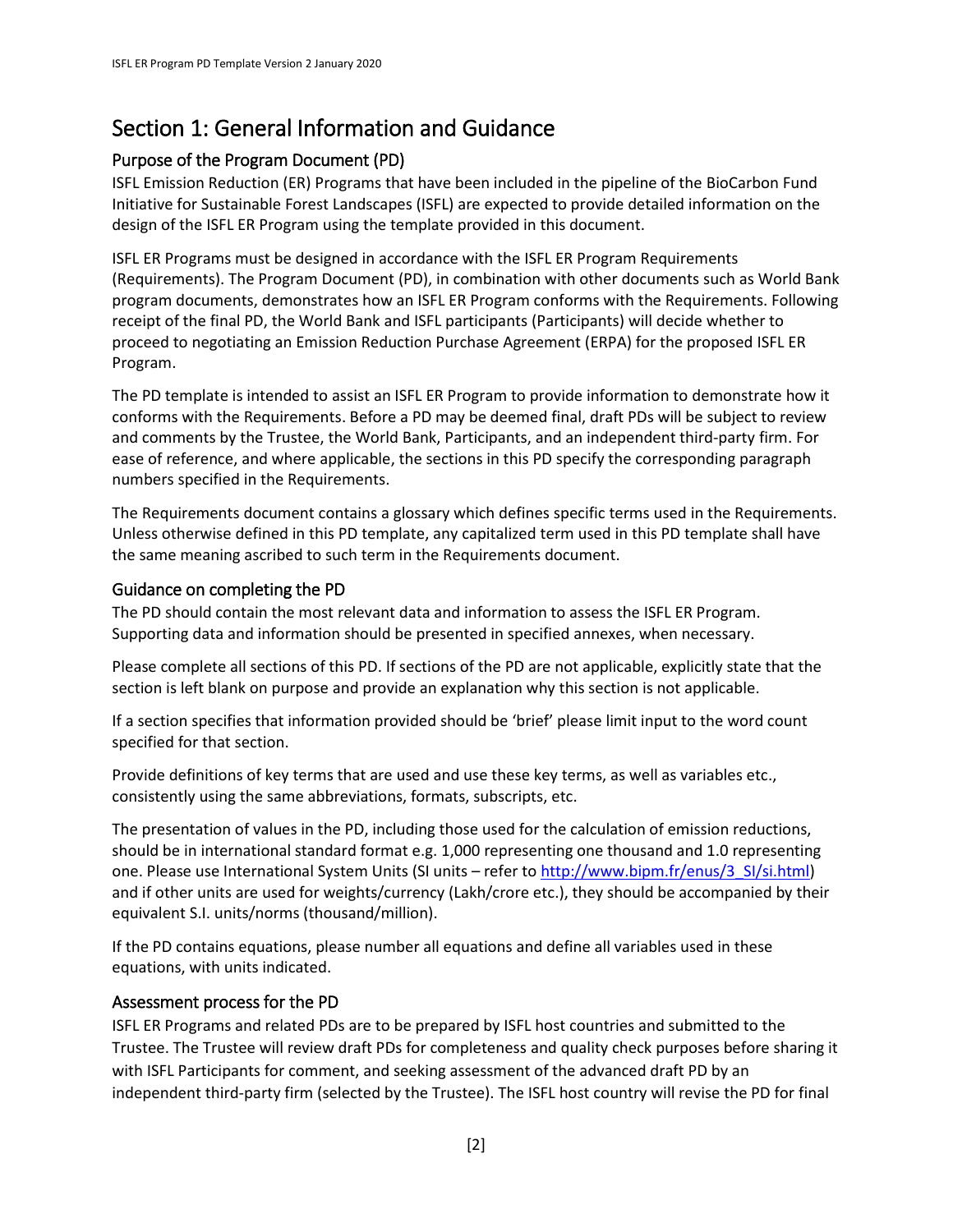resubmission, a final assessment report will be produced by the independent third-party firm, and both the final PD and assessment report will be made public. The World Bank, as part of its due diligence process, will simultaneously review the ER Program, including the PD, and will assume primary responsibility for assessing the application of World Bank policies and procedures, including for social and environmental safeguards, the application of the ISFL's Monitoring and Evaluation (M&E) requirements as they pertain to non-carbon benefits, and correlated Benefit Sharing Plans (BSPs). The PDs themselves, and their assessment and review, will inform decisions made by the World Bank and Participants on ER Programs, including whether to proceed with ERPA negotiations.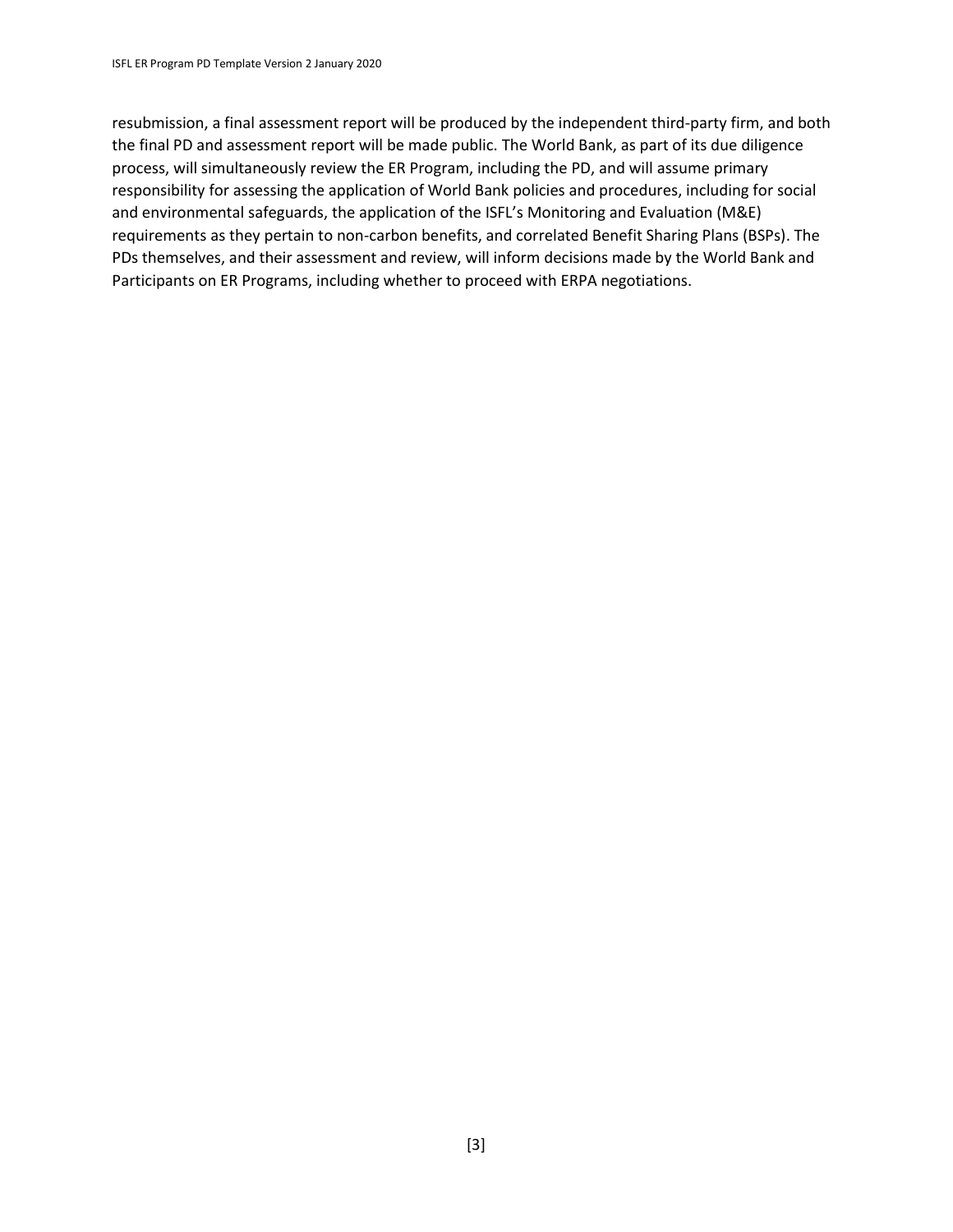# Section 2: Executive Summary

# 2.1 ISFL ER Program Description

2.1.1 Program Area information

*Table 1. Program Area information.*

| Name of the ISFL ER<br>Program                                                                               | Click or tap here to enter text.   |
|--------------------------------------------------------------------------------------------------------------|------------------------------------|
| Name of the Program<br>Area                                                                                  | Click or tap here to enter text.   |
| Geographic area of the<br><b>Program Area (hectares)</b>                                                     | Click or tap here to enter figure. |
| <b>Population of the</b><br><b>Program Area</b>                                                              | Click or tap here to enter figure. |
| Ex-ante estimate of<br>emission reductions (ERs)<br>for the ISFL ER Program<br>(tonnes of CO <sub>2</sub> e) | Click or tap here to enter figure. |

# 2.1.2 Selection of the Program Area

*Please provide a brief description (roughly 150 words or less) of the rationale for the selection of the jurisdiction for the Program Area for an ISFL ER Program, including its unique characteristics that align with the ISFL Vision<sup>1</sup> . [Corresponds to ISFL ER Program Requirement 3.1.1]*

Click or tap here to enter text. Please limit to roughly 150 words or less.

2.1.3 Description of ISFL ER Program vision, design, and expected outcomes *Please provide a brief summary (roughly 300 words or less) of:*

- *i. The drivers of AFOLU emissions and removals, including deforestation and forest degradation*
- *ii. The broader vision of the ISFL ER Program, including the proposed interventions to address AFOLU emissions and the impact they will have in the jurisdiction on sustainable land use*
- *iii. How the ISFL ER Program will engage stakeholders, including Indigenous Peoples (if relevant), women, marginalized groups, and the private sector*
- *iv. The expected outcomes of the ISFL ER Program and how they will be sustained beyond the lifetime of the ISFL ER Program*

Click or tap here to enter text. Please limit to roughly 300 words or less.

2.1.4 Summary of ISFL ER Program financial plan and financing gap

*Please provide summary information on: 1) the costs of implementing proposed program actions and interventions; 2) identified sources of financing; and 3) identified financing surplus or gap amount.*

 $\overline{\phantom{a}}$ 

 $1$  The ISFL Vision can be found here:

http://www.biocarbonfund-isfl.org/sites/biocf/files/documents/ISFL%20Vision.pdf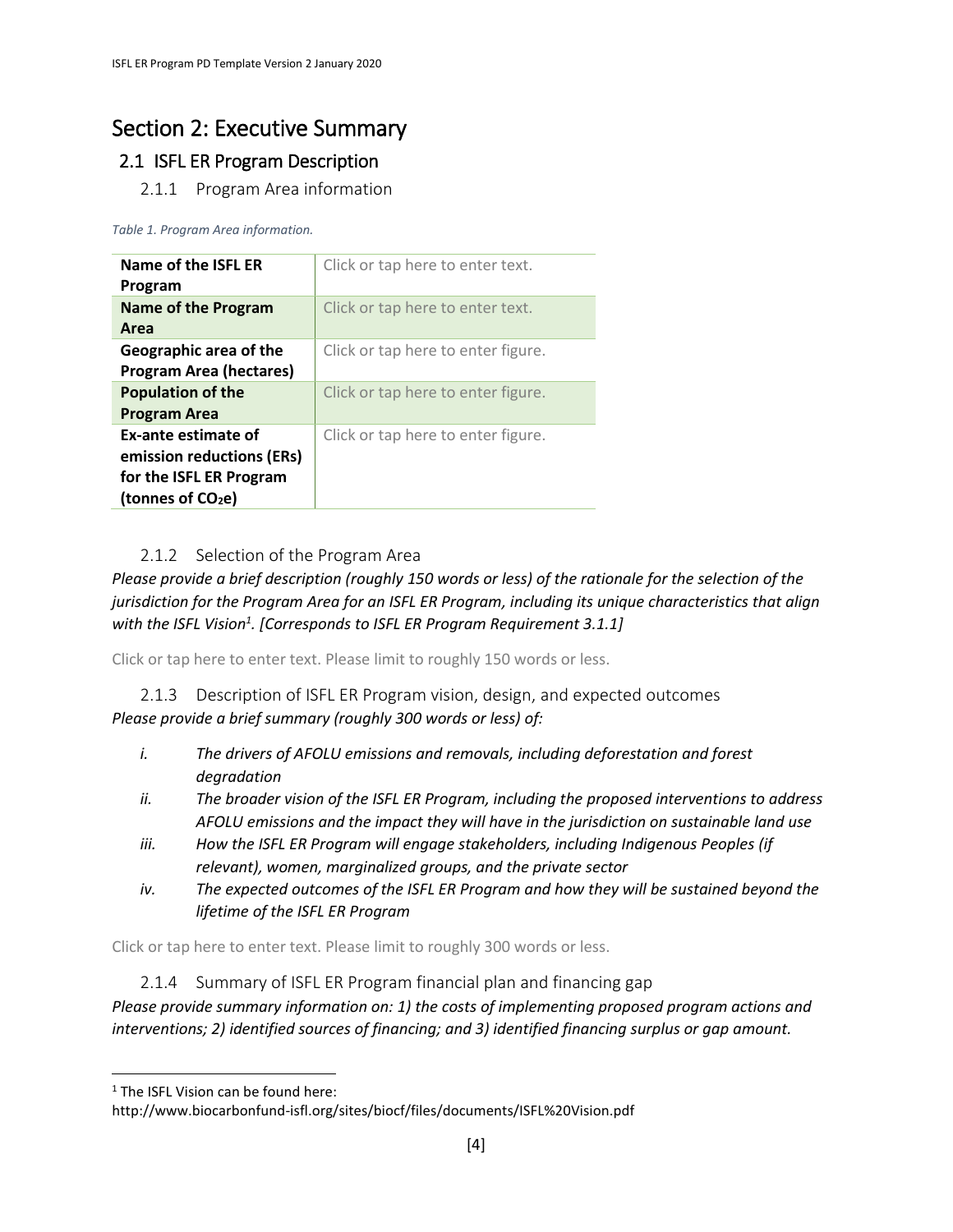*Table 2. Summary of ISFL ER Program financial plan and financing gap.*

| Estimate of costs and revenues of planned actions and<br>interventions, including institutional, implementation,<br>and transaction costs | Click or tap here to enter figure (specify<br>currency and exchange rates, if<br>necessary). |
|-------------------------------------------------------------------------------------------------------------------------------------------|----------------------------------------------------------------------------------------------|
| Amount of financing identified/secured financing for<br>planned actions and interventions                                                 | Click or tap here to enter figure (specify<br>currency and exchange rates, if<br>necessary). |
| Financing surplus or gap amount                                                                                                           | Click or tap here to enter figure (specify<br>currency and exchange rates, if<br>necessary). |

*Please provide a brief summary (roughly 100 words or less) of the measures proposed to address financing gap, if any and arrangements for flow of funds.* 

Click or tap here to enter text. Please limit to roughly 100 words or less.

#### 2.2 ISFL ER Program Implementation Arrangements

2.2.1 Program entity that is authorized to negotiate/sign the ERPA with the ISFL: **Name of entity:** Click or tap here to enter text.

**Type and description of organization:** Click or tap here to enter text.

**Website:** Click or tap here to enter text.

#### **Main contact person:**

Name: Click or tap here to enter text.

Title: Click or tap here to enter text.

Address: Click or tap here to enter text.

Telephone: Click or tap here to enter text.

Email: Click or tap here to enter text.

2.2.2 Organization(s) responsible for managing/implementing the ISFL ER Program (if more than one, please list all):

**Name of entity:** Click or tap here to enter text.

**Type and description of organization:** Click or tap here to enter text.

**Organizational or contractual relationship between the organization and the ISFL ER Program Entity identified above:** Click or tap here to enter text.

**Website:** Click or tap here to enter text.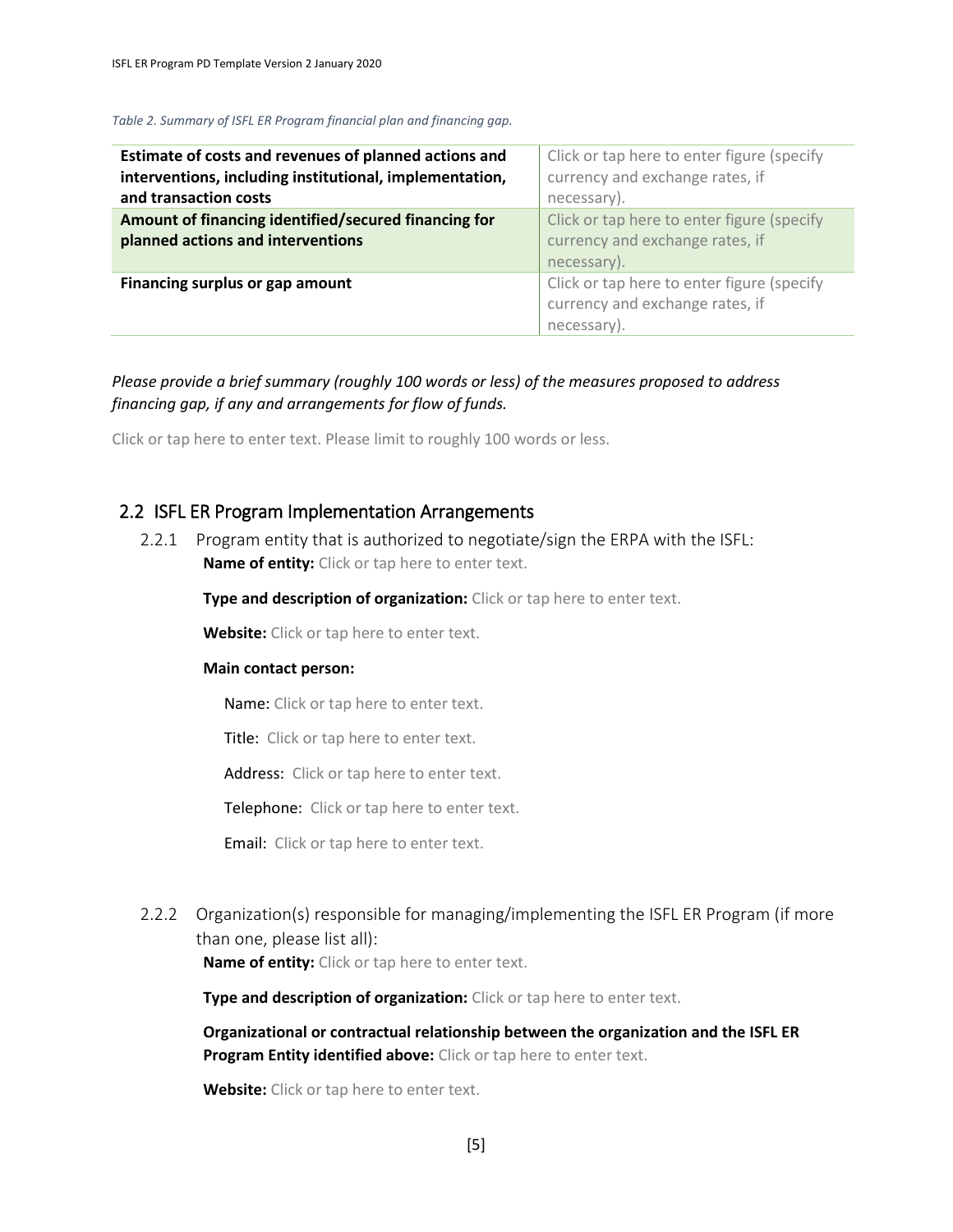#### **Main contact person:**

Name: Click or tap here to enter text.

Title: Click or tap here to enter text.

Address: Click or tap here to enter text.

Telephone: Click or tap here to enter text.

Email: Click or tap here to enter text.

#### 2.2.3 Partner organizations involved in the ISFL ER Program

*Table 3. Partner organizations involved in the ISFL ER Program.*

*Please list existing partner agencies and organizations involved in the design and implementation of the ISFL ER Program or that have executive functions in financing, implementing, coordinating and/or controlling activities that are part of the proposed ER Program. Add rows as necessary.*

| Name of partner organization | Contact name<br>Telephone<br>Email | Role in the ISFL ER Program<br>Brief description of capacity of<br>the partner organization |
|------------------------------|------------------------------------|---------------------------------------------------------------------------------------------|
| Name of partner organization | Contact name<br>Telephone<br>Email | Role in the ISFL ER Program<br>Brief description of capacity of<br>the partner organization |
| Name of partner organization | Contact name<br>Telephone<br>Email | Role in the ISFL ER Program<br>Brief description of capacity of<br>the partner organization |
| Name of partner organization | Contact name<br>Telephone<br>Email | Role in the ISFL ER Program<br>Brief description of capacity of<br>the partner organization |

2.2.4 Description of coordination between entities involved in ISFL ER Programs *Please provide a brief description (roughly 150 words or less) of coordination within the government (across ministries/departments) for the management/implementation of the ISFL ER Program. For example, how do ministries focused on environmental issues, agriculture, finance, etc. coordinate formally or informally on this program, including through coordination platforms or shared responsibilities.*

Click or tap here to enter text. Please limit to roughly 150 words or less.

*Please provide a brief description (roughly 150 words or less) of coordination between the government and other organizations (including civil society, the private sector, and other stakeholders) for the management/implementation of the ISFL ER Program.*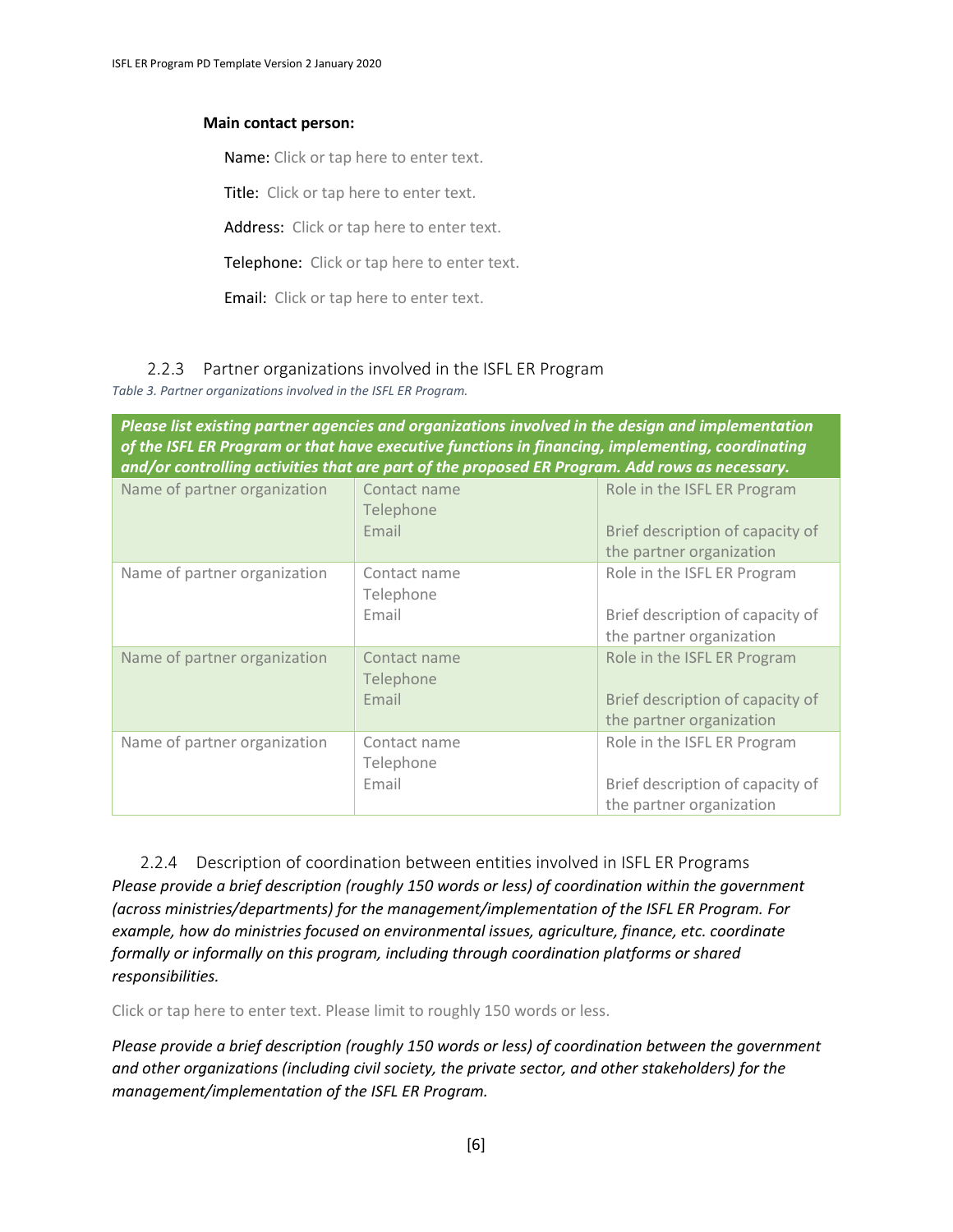Click or tap here to enter text. Please limit to roughly 150 words or less.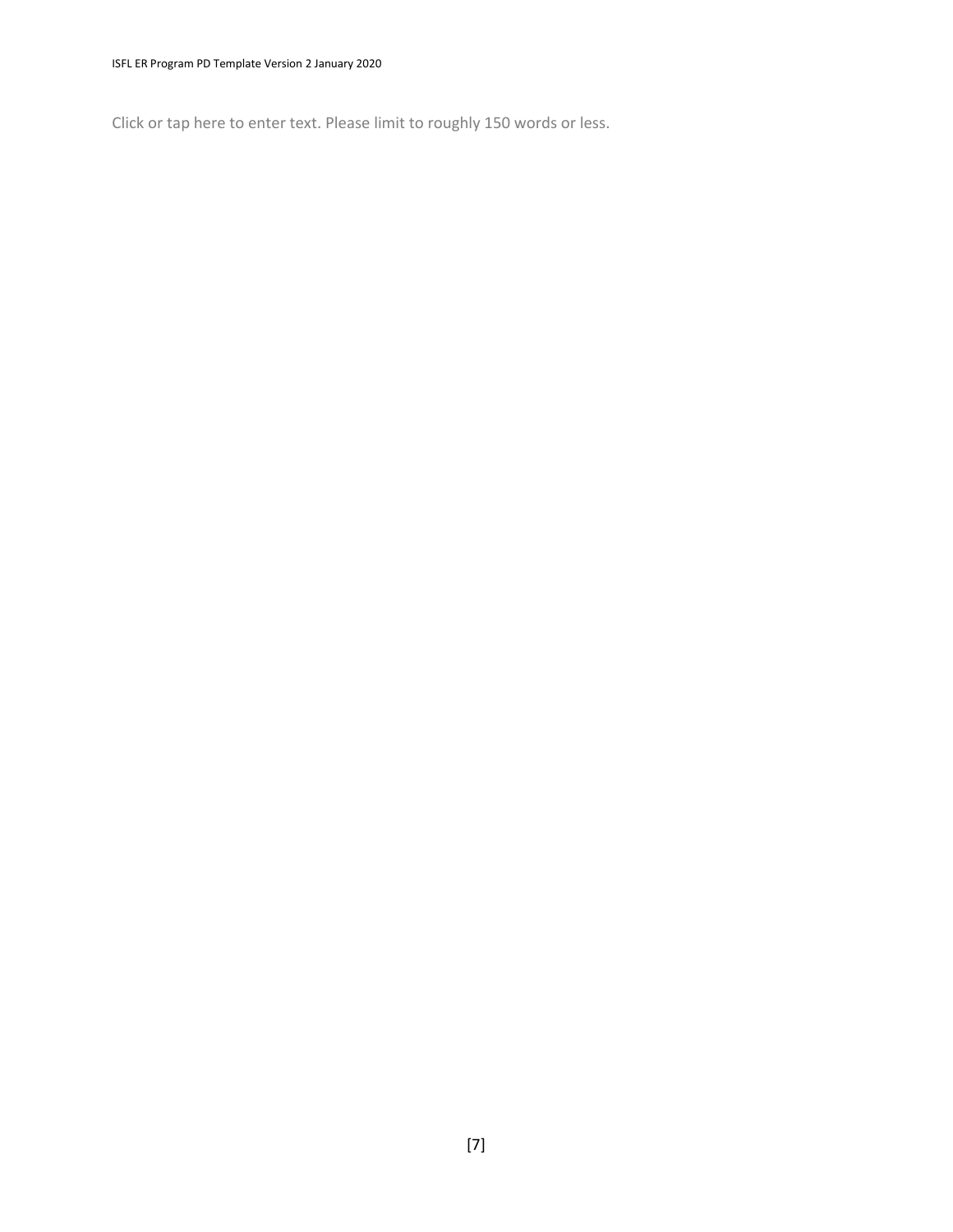# Section 3: ISFL ER Program Design

# 3.1 Planned Actions and Interventions in the Program Area, Including Financing

# 3.1.1 Drivers of AFOLU emissions and removals

*Please provide a brief description (roughly 300 words or less) of the identified drivers of land use change that contribute to GHG emissions and removals associated with AFOLU (e.g. deforestation and forest degradation and other aspects of land use change) in the Program Area. This should be done by performing a qualitative historical analysis (or quantitative if data are available) to identify those subcategories for which emissions or removals have changed significantly over the base period, and a qualitative analysis of the subcategories likely to show a significant increase of emissions or decrease of removals in the future. Such a qualitative analysis may be based on expert judgement and include, inter alia, the following criteria:*

- *Uptake of mitigation techniques and technologies: emissions from a subcategory have decreased or removals have increased through the use of mitigation techniques*
- *Expected growth: subcategory is likely to show increase of emissions or decrease in removals in the future*
- *Any barriers that prevent mitigation policies and measures to be implemented in the absence of the proposed ISFL ER Program*

### *Please include more information on the drivers of AFOLU emissions and removals in Annex 1. [Corresponds to ISFL ER Program Requirement 3.2.2]*

Click or tap here to enter text. Please limit to roughly 300 words or less.

# 3.1.2 Description and justification of the ISFL ER Program's planned actions and interventions

*Please provide a description (roughly 1,000 words or less) of planned actions and interventions (including existing, improved, and/or new activities; investments; measures; and governance, regulation, and/or policy interventions) for the ISFL ER Program. Include:*

- *i. A description of how these actions and interventions impact the main factors influencing emissions or address the drivers of land use change, deforestation, and forest degradation (identified in a. above) in the subcategories targeted by the ISFL ER Program*
- *ii. A description of the prioritization and timelines of the planned actions and interventions based on implementation risks for the activities and their potential benefits.*

### *[Corresponds to ISFL ER Program Requirement 3.2.1]*

Click or tap here to enter text. Please limit to roughly 1,000 words or less.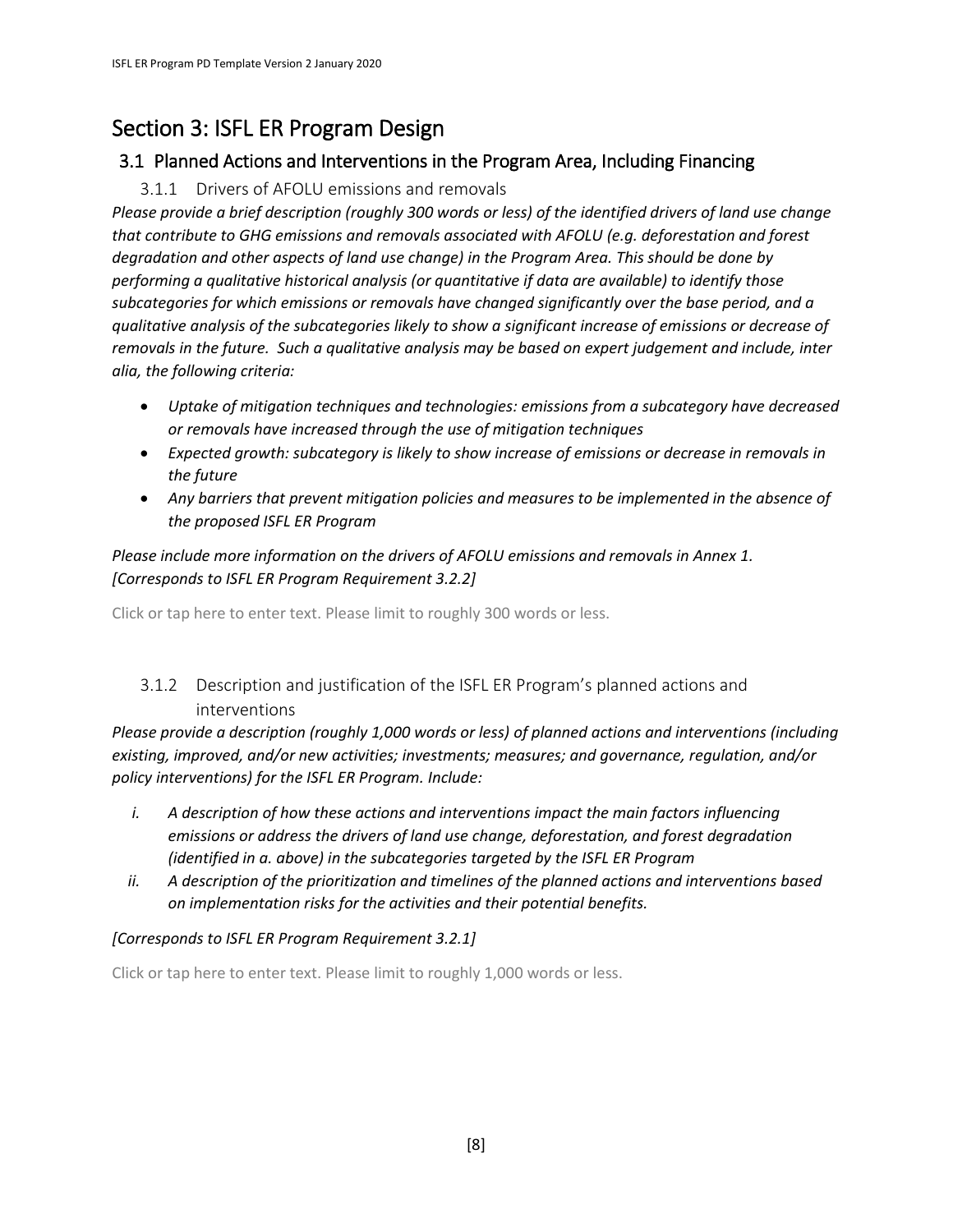3.1.3 Financing plan for implementing the planned actions and interventions of the ISFL ER Program

*Please outline the financing plan for the ISFL ER Program*. *A guidance note on the preparation of financing plans for REDD+ and landscape emission reduction programs provides the details of the steps to be followed in the preparation of the financing plan<sup>2</sup> . Please include the following information:*

- *i. Costs of program implementation (sum of implementation costs, institutional costs and transaction costs)*
- *ii. Sources of financing (public and private sources, reinvestment of revenue from program and amount of ER revenue proposed for use in program implementation)*
- *iii. Financing surplus or gap of the ER program; and options for addressing financing gap, if any*

*Table 4. Financing plan for implementing the planned actions and interventions of the ISFL ER Program.*

| <b>Planned</b><br>action/intervention<br>and timing for<br>implementation | <b>Financing</b><br>required | <b>Financing</b><br>identified/<br>secured | <b>Sources of</b><br>financing | <b>Surplus or</b><br>gap | <b>Proposed financing/</b><br>measures to<br>address gap |
|---------------------------------------------------------------------------|------------------------------|--------------------------------------------|--------------------------------|--------------------------|----------------------------------------------------------|
| 1.                                                                        |                              |                                            |                                |                          |                                                          |
| 2.                                                                        |                              |                                            |                                |                          |                                                          |
| 3.                                                                        |                              |                                            |                                |                          |                                                          |
| n                                                                         |                              |                                            |                                |                          |                                                          |
| <b>Total</b>                                                              |                              |                                            | N/A                            |                          | N/A                                                      |

*Please briefly describe the following (roughly 150 words or less):*

- *i. Financial and economic analysis (e.g., NPV, IRR)*
- *ii. Sensitivity analysis (to assess the influence of changes in costs, revenues, funding sources and discount rates on program financing)*
- *iii. Proposed fund flow arrangements*

 $\overline{\phantom{a}}$ 

Click or tap here to enter text. Please limit to roughly 150 words or less.

*Please include the full financing plan in Annex 2 below. [Corresponds to ISFL ER Program Requirement 3.2.1]*

### 3.1.4 Analysis of laws, statutes, and other regulatory frameworks

*Please provide an analysis (roughly 500 words or less) of the planned actions and interventions in the context of relevant local, regional and national laws, statutes and regulatory frameworks, including relevant international conventions and agreements. Please identify any potential compliance issues of the actions and interventions with these laws, statutes, regulatory frameworks, conventions and* 

 $<sup>2</sup>$  Please follow the guidance on preparing the financing plan for ISFL ER programs, which can be found here:</sup> http://www.biocarbonfund-isfl.org/ISFL%20Documents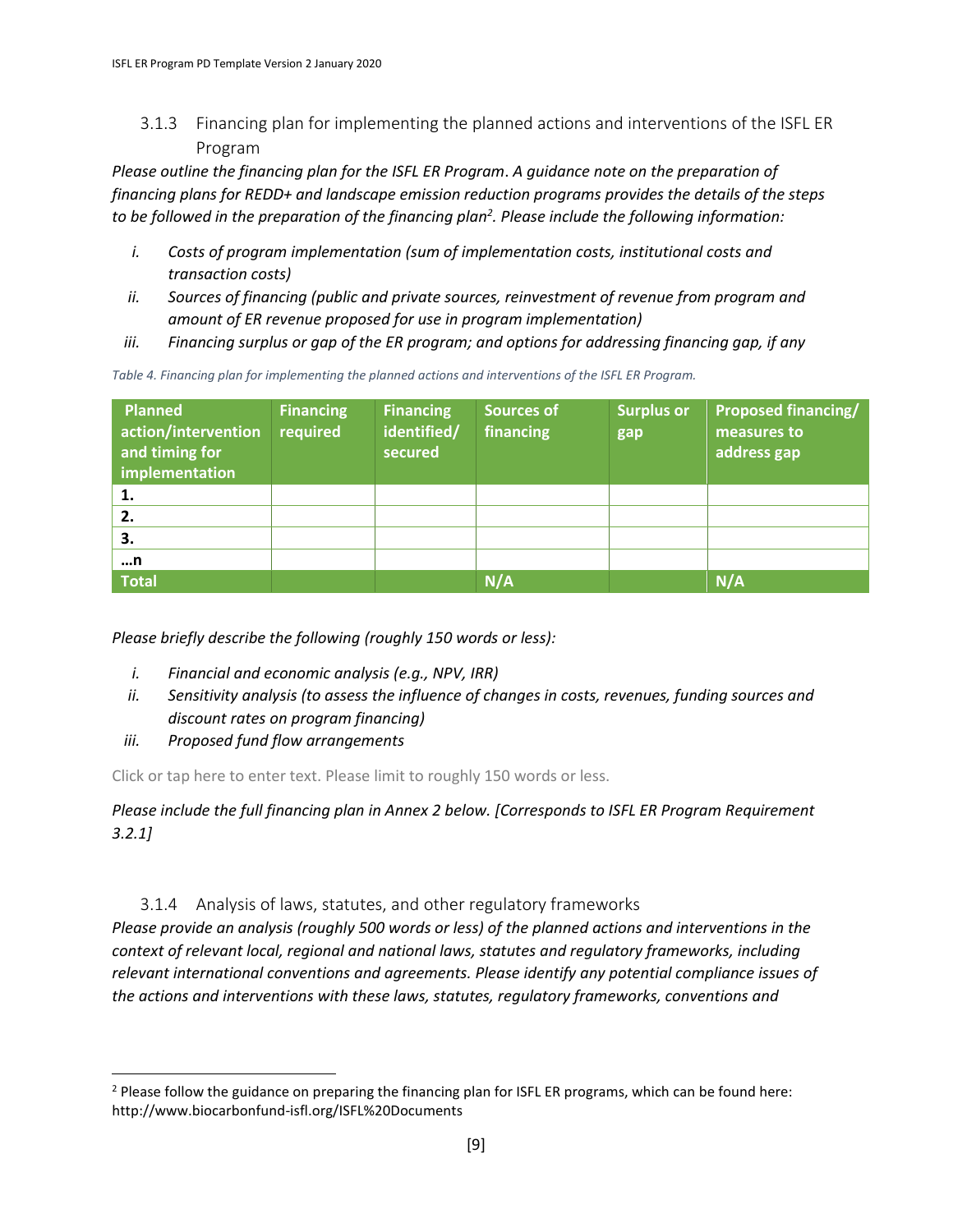*agreements; and identify legal and regulatory gaps. If applicable discuss how these issues will be addressed.*

Click or tap here to enter text. Please limit to roughly 500 words or less.

#### 3.1.5 Risk for displacement

*Please describe (roughly 500 words or less) the following:*

- *i. GHG sources and sinks that may be impacted by the proposed ISFL ER Program and an assessment of their associated risk for displacement*
- *ii. A strategy for mitigating and/or minimizing, to the extent possible, potential displacement, prioritizing key sources of displacement risk*
- *iii. How the ISFL ER Program's planned actions and interventions have been designed to address displacement*

#### *[Corresponds to ISFL ER Program Requirement 3.2.5]*

Click or tap here to enter text. Please limit to roughly 500 words or less.

# 3.2 Description of stakeholder consultation process

*Please describe (roughly 500 words or less) the stakeholder information sharing and consultation mechanisms or structures that have been used in the design of the ISFL ER Program. As part of this description, explain how the information sharing and consultation mechanisms or structures were in a form, manner and language understandable to the affected stakeholders for the ER Program. Please also describe how stakeholder feedback was incorporated in the design of the ISFL ER program.*

*Additionally, for the implementation phase of the ER Program, provide an overview of the plans for consultations and meetings, a description of publications and other information used and the mechanisms for receiving and responding to feedback, in order to show how the consultation process will be structured and maintained during this phase.* 

*Describe how the sum of these actions will result in the full, effective and on-going participation of relevant stakeholders. Provide information on how the process builds on the stakeholder outreach and consultation process implemented as part of national REDD+ Readiness activities.* 

Click or tap here to enter text. Please limit to roughly 500 words or less.

# 3.3 Non-carbon benefits

*Please list the indicators that you will be reporting on in the ER Monitoring Report Template. These should be drawn from the* [ISFL's Monitoring, Evaluation and Learning Framework](https://www.biocarbonfund-isfl.org/ISFL%20Documents)*.*

Click or tap here to enter text.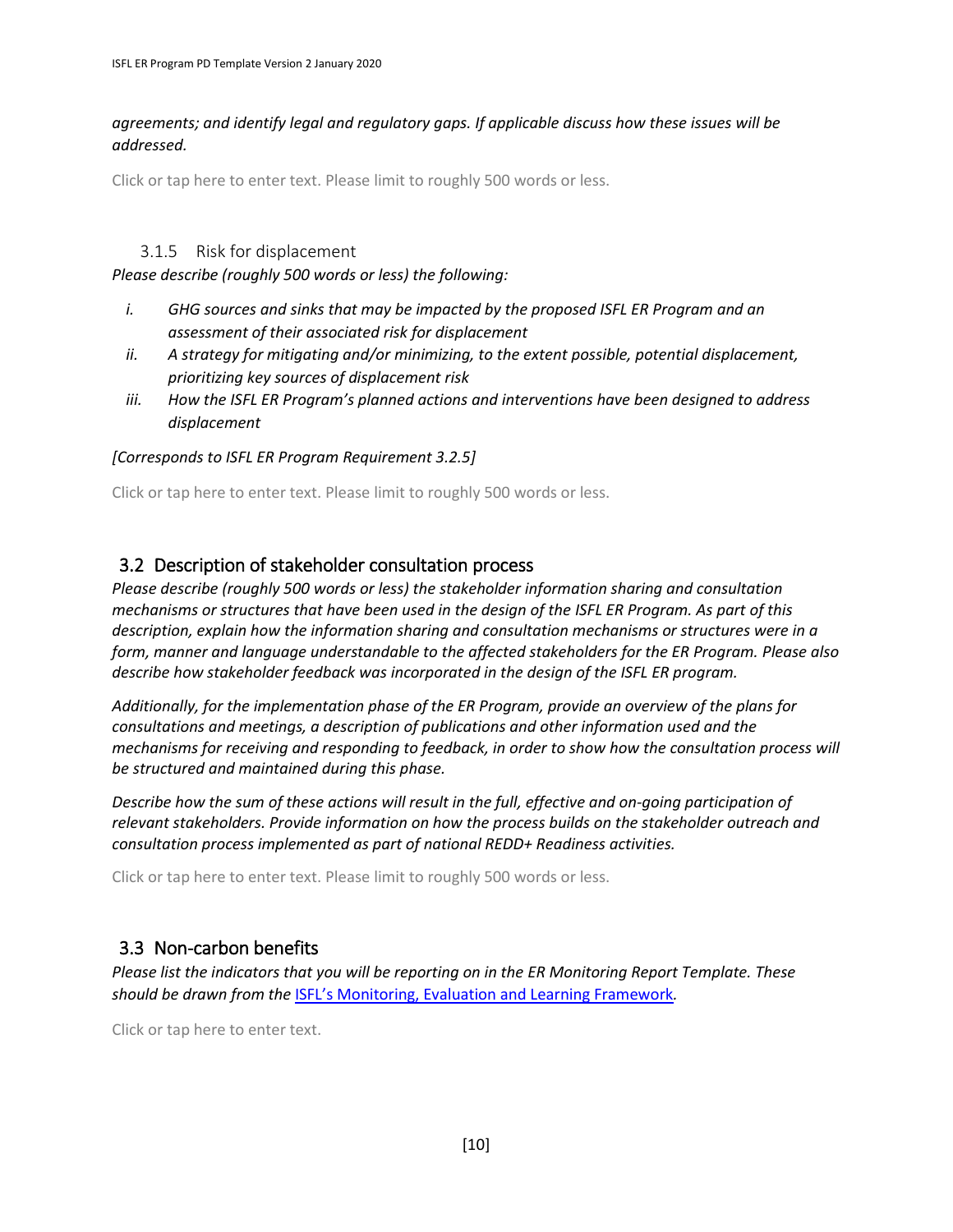# 3.4Description of the Feedback and Grievance Redress Mechanism (FGRM)

*Please describe (roughly 500 words or less) the identified appropriate FGRM(s) to be utilized for the ISFL ER Program, including any applicable customary FGRMs. The FGRM can be developed on an ISFL ER Program-specific basis or the ISFL ER Program can use an FGRM that already exists. Please describe the FGRM procedures and the process taken to make these procedures public at the local, ISFL ER Program, and national levels, in a language understandable to relevant stakeholders. [Corresponds to ISFL ER Program Requirements 3.4.1 and 3.4.2]*

Click or tap here to enter text. Please limit to roughly 500 words or less. Please include links to FGRM procedures, if available.

# 3.5 Assessment of land and resource tenure in the Program Area

3.5.1 Description of land and resource tenure regimes in the Program Area *Please describe (roughly 500 words or less) the land and resource tenure regimes in the Program Area, including:* 

- *i. The range of land and resource tenure rights (including legal and customary rights of use, access, management, ownership, exclusion, etc.) and categories of rights-holders present in the Program Area (including Indigenous Peoples and other relevant communities);*
- *ii. The legal status of such rights, and any significant ambiguities or gaps in the applicable legal framework, including as pertains to the rights under customary law;*
- *iii. Areas within the Program Area that are subject to significant conflicts or disputes related to contested or competing claims or rights, and if critical to the successful implementation of the ISFL ER Program, how such conflicts or disputes have been or are proposed to be addressed; and*
- *iv. Any potential impacts of the ISFL ER Program on existing land and resource tenure in the Program Area.*

*Please elaborate how the assessment has been conducted in a consultative, transparent and participatory manner, reflecting inputs from relevant stakeholders.*

*Please describe any relevant issues gaps, conflicts, contested claims and potential impacts related to land and resource tenure regimes in the Program Area that have been identified and that are considered critical for the successful implementation of the ISFL ER Program and explain how these have been or will be taken into consideration in the design and implementation of the ISFL ER Program.* 

*Please include more information on the Land and Resource Tenure Assessment in Annex 3 below. [Corresponds to ISFL ER Program Requirement 3.5.1]*

Click or tap here to enter text. Please limit to roughly 500 words or less.

3.5.2 Implications of land and resource tenure assessment for program design *Please describe (roughly 300 words or less) how the outcomes of the land and resource tenure assessment have been incorporated in program design, including how the planned actions and interventions will address issues identified in the assessment. [Corresponds to ISFL ER Program Requirement 3.5.1]*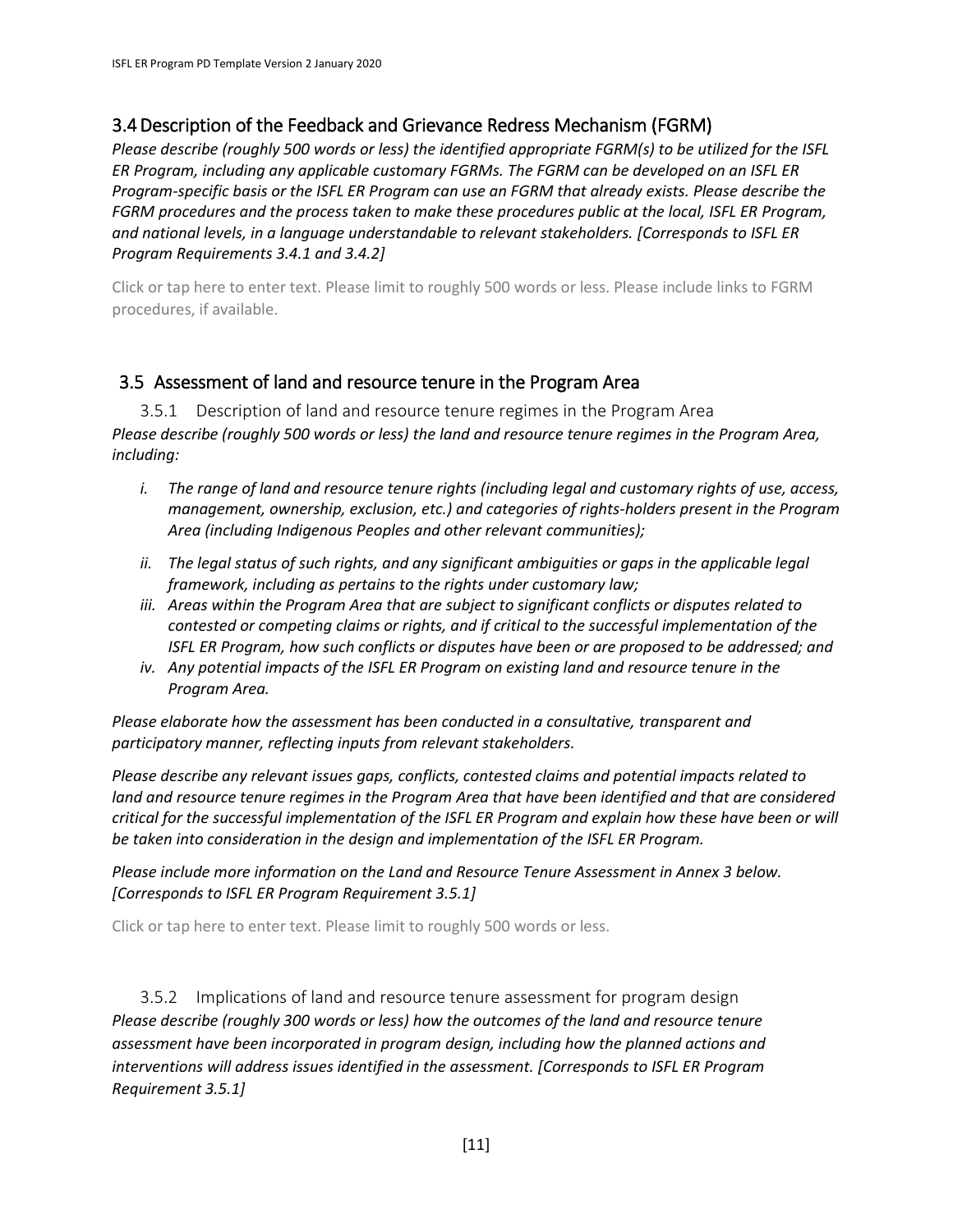Click or tap here to enter text. Please limit to roughly 300 words or less.

### 3.6 Benefit Sharing Arrangements

3.6.1 Summary of benefit sharing arrangements

*Please provide a description of the benefit sharing arrangements for the ISFL ER Program, including:*

- *i. The categories of potential Beneficiaries, eligibility and the types and scale of potential benefits. Please include detail on how these benefits will take into account beneficiary demographics (gender, age), drivers of net emissions from land use, and sustaining successful program interventions.*
- *ii. Criteria, process and timelines for the distribution of benefits.*
- iii. Monitoring provisions for the implementation of the Benefit Sharing Plan<sup>3</sup>, including, as *appropriate, participation by the beneficiaries themselves.*

*Please limit the description to roughly 500 words or less and please include the current version of the Benefit Sharing Plan in Annex 4 below, where available, and inform when the Benefit Sharing Plan is expected be finalized. [Corresponds to ISFL ER Program Requirements 3.6.1 and 3.6.2]*

Click or tap here to enter text. Please limit to roughly 500 words or less.

#### 3.6.2 Summary of the design process for benefit sharing arrangements

*Please provide a summary of the overall process of designing the benefit sharing arrangements, including who has been participating in this process. Please describe how the process was informed by and builds upon existing processes, including the strategic environmental and social assessment (SESA), where applicable. Please describe how the benefit sharing arrangements have been prepared as part of the consultative, transparent and participatory consultation process for the ISFL ER Program. Please specify how the process reflects inputs by relevant stakeholders, including broad community support by affected Indigenous Peoples (if relevant).*

*Please limit the description to roughly 500 words and please include evidence of the process in Annex 5 below. [Corresponds to ISFL ER Program Requirement 3.6.1]*

Click or tap here to enter text. Please limit to roughly 500 words or less.

3.6.3 Description of the legal context of the benefit sharing arrangements *Please describe (roughly 500 words or less) how the design and implementation of the Benefit Sharing Plan complies with relevant applicable laws, including relevant international conventions and agreements and customary rights if any. [Corresponds to ISFL ER Program Requirement 3.6.3]*

Click or tap here to enter text. Please limit to roughly 500 words or less.

 $\overline{a}$ 

<sup>&</sup>lt;sup>3</sup> ISFL ER Programs are required to develop a benefit sharing mechanism outlining the means by which benefits (both monetary and non-monetary) from ERs will be distributed in the Program Area. An ISFL ER Program's benefit sharing mechanism should be described in detail in a plan (Benefit Sharing Plan).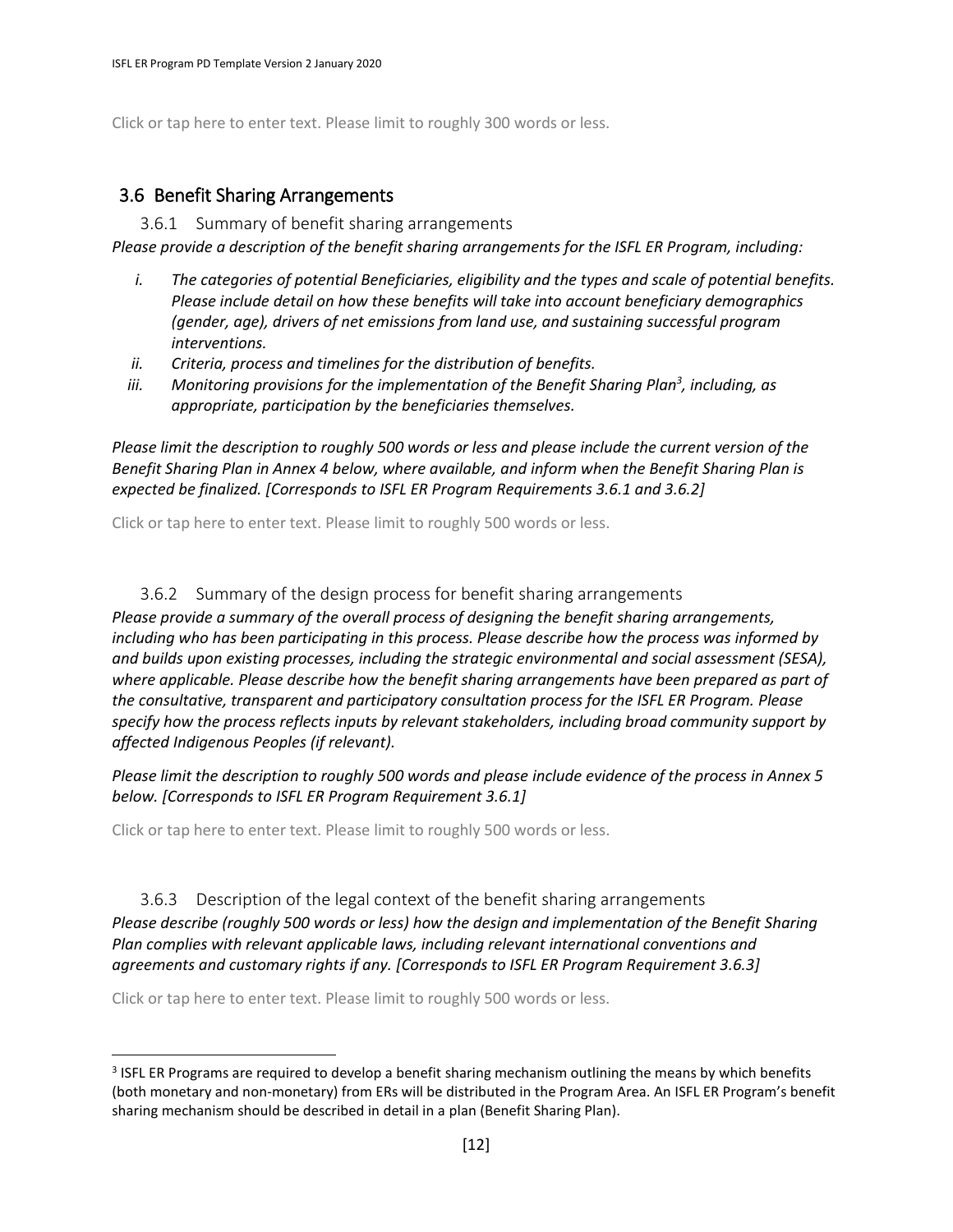# 3.7 ISFL ER Program Transactions

#### 3.7.1 Ability to transfer title to ERs

*Please demonstrate the ISFL ER Program entity's ability to transfer title to ERs to the ISFL<sup>4</sup> and describe the associated risks that this ability is clear or uncontested. As part of this demonstration, include a discussion on the implications of the land and resource regime on the ability to transfer title to ERs to the ISFL (as identified by the assessment described in Section 3.5.1). If significant difficulties in the ability to transfer ER titles have been identified, please indicate what proportion of the Program Area might be affected and what measures will be taken to establish this ability.*

*The ability to transfer title to ERs may be demonstrated through various means, including reference to existing legal and regulatory frameworks, sub-arrangements with potential land and resource tenure rights-holders (including those holding legal and customary rights, as identified by the assessment described in Section 3.5.1), and benefit sharing arrangements under the Benefit Sharing Plan (as referenced under Section 3.6). Please limit the description to 500 words or less. [Corresponds to ISFL ER Program Requirement 3.5.1]*

Click or tap here to enter text. Please limit to 500 words or less.

#### 3.7.2 Participation under other greenhouse gas (GHG) initiatives

*Please indicate whether the ISFL ER Program, or any part of the Program Area, has transferred, or is planning to transfer, any ERs to, or received or is planning to receive otherwise payment for, ERs from any other GHG mitigation initiative. This would include parts of the Program Area that are registered or are seeking registration under project or program level standards such as the Clean Development Mechanism (CDM), the Verified Carbon Standard (VCS), the Green Climate Fund (GCF) or others.* 

*Please also indicate any actions that might not be included in the ISFL ER Program but which could address the drivers of land use change, deforestation, and forest degradation within the Program Area and that are generating ERs that may be transferred to, or be otherwise paid for by, other GHG mitigation initiatives (e.g., improved cook stoves programs under the CDM).*

*Where the ISFL ER Program, or any part of the Program Area, has been registered under any other GHG mitigation initiative, provide the registration number(s) and details for each of these. Please limit the description to 500 words or less.*

Click or tap here to enter text. Please limit to 500 words or less.

 $\overline{a}$ 

3.7.3 Data management and registry systems to avoid multiple claims to ERs *Please describe the selected appropriate arrangement to avoid having multiple claims to ER title generated under the ISFL ER Program, including the implementation process for a Program and Projects Data Management System.* 

<sup>4</sup> Transactions for ISFL ER Programs are done with the third tranche of the BioCarbon Fund.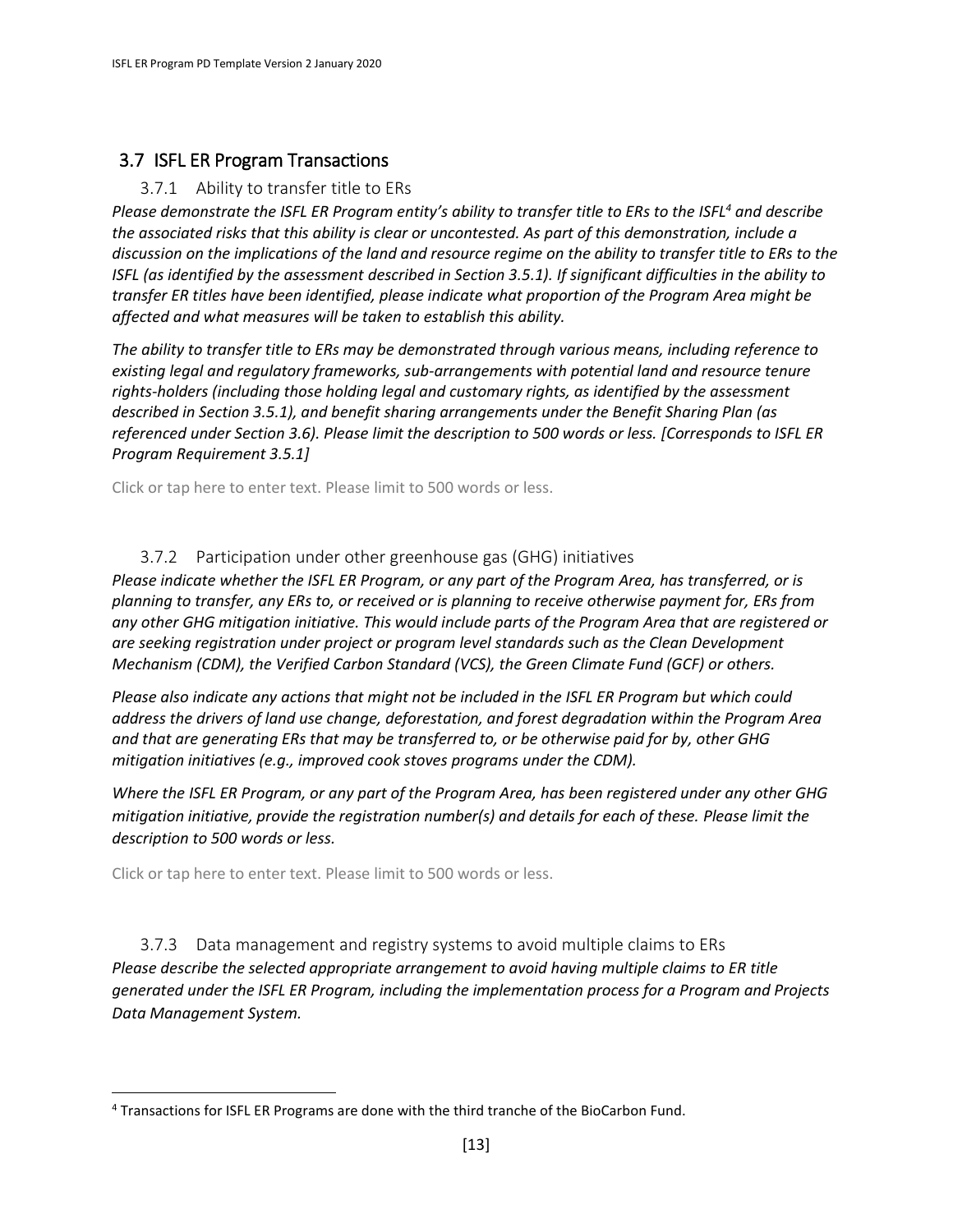*In addition, please indicate the choice and implementation of an ER Transaction Registry to ensure that any ERs from planned actions and interventions under the ISFL ER Program are not accounted for/registered more than once; and that any ER from the planned actions and interventions under the ISFL ER Program sold and transferred to the ISFL are not used again by any entity for sale, public relations, compliance or any other purpose.* 

*Please limit both descriptions to 1,000 words or less. [Corresponds to ISFL ER Program Requirements 3.7.1 and 3.7.2]*

Click or tap here to enter text. Please limit to roughly 1,000 words or less.

# Section 4: GHG Reporting and Accounting

# 4.1 Program GHG Inventory

#### 4.1.1 Short description of the Program GHG Inventory

*Please provide a short description (maximum three pages) of the approach used to compile the GHG inventory of all AFOLU categories, subcategories, gases and pools in the Program Area (Program GHG Inventory). Please provide:*

- A description of the general approach applied to compile the Program GHG Inventory *including*:
	- o *an overview of the definitions, categories and subcategories used;*
	- o *a general overview of the type, Tier and vintages of the data sources used (details to be provided in the next section);*
- *If applicable, an overview of definitions, categories, or subcategories that are different from the ones that have been used in national processes and an explanation that clarifies how methodological consistency could be maintained with the national GHG inventory.*

*Please provide the details and the full Program GHG Inventory in Annex 6 below. [Corresponds to ISFL ER Program Requirements 4.1.1 – 4.1.7]* 

Click or tap here to enter text. Please limit to three pages.

### 4.1.2 Summary of the Program GHG Inventory

*Using the table below, provide a summary of the Program GHG Inventory. When completing the table, please list the subcategories in order of the relative magnitude of contribution of these subcategories to the absolute level of the total GHG emissions and removals in the Program GHG Inventory, starting with the subcategory that makes the largest contribution.*

*Table 5. Summary of the Program GHG Inventory.*

 $\overline{\phantom{a}}$ 

| <b>Net emissions and</b><br>Subcategory<br>removals <sup>5</sup> (t $CO2eq$ ) | <b>Relative contribution</b><br>to the absolute level<br>of the total GHG<br>emissions and<br>removals in the | <b>Associated carbon</b><br>pools and gases |  |
|-------------------------------------------------------------------------------|---------------------------------------------------------------------------------------------------------------|---------------------------------------------|--|
|-------------------------------------------------------------------------------|---------------------------------------------------------------------------------------------------------------|---------------------------------------------|--|

<sup>&</sup>lt;sup>5</sup> When the subcategory has net emissions, please use a positive value. If the subcategory has net removals, use a negative value.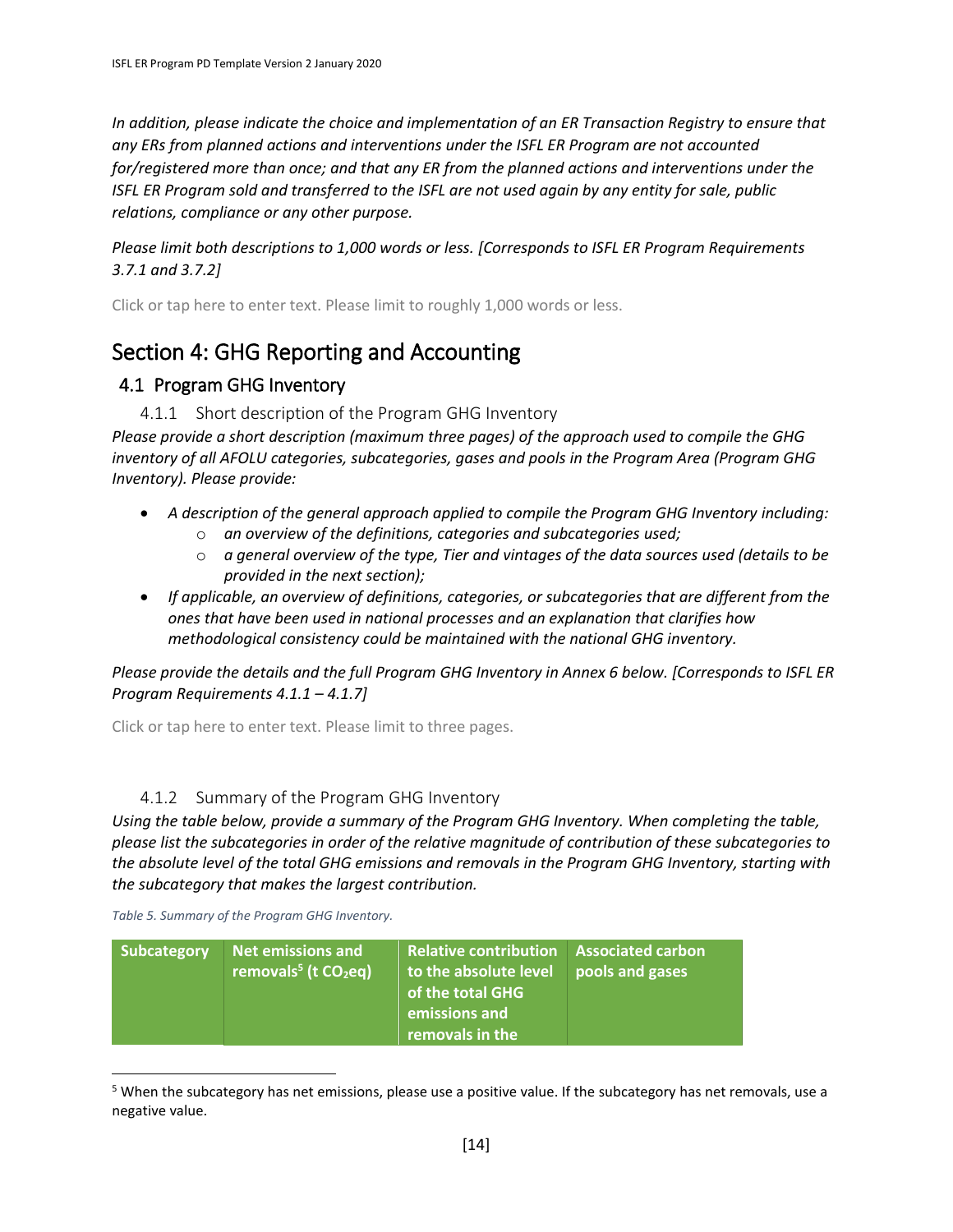|              | <b>Program GHG</b><br>Inventory (%) |     |
|--------------|-------------------------------------|-----|
|              |                                     |     |
|              |                                     |     |
|              |                                     |     |
|              |                                     |     |
|              |                                     |     |
|              |                                     |     |
| <b>Total</b> |                                     | N/A |

# 4.2 Identification of subcategories that are eligible for ISFL Accounting

4.2.1 Step 1: Initial selection of subcategories

*Analysis of subcategories involving conversions between land-use categories* 

*Using the table below, please analyze the subcategories involving conversions between land-use categories following the steps below.*

- *Based on Section 4.1.2, select any subcategories involving conversions between land-use categories.*
- *Populate the table below by first listing conversions from or to forest land in order of the relative magnitude of net contribution of these subcategories to the absolute level of the total GHG emissions and removals in the Program GHG Inventory (See Section 4.1.2).*
- *Add conversions between land-use categories other than forest land and list them in order of the relative magnitude of net contribution of the subcategories to the absolute level of the total GHG emissions and removals in the Program GHG Inventory.*
- *Calculate the absolute total net GHG emissions and removals associated with all land use conversions in the Program GHG Inventory.*
- *For each subcategory in the table, calculate the relative and cumulative contribution to the absolute total GHG emissions and removals associated with all land use conversions in the Program GHG Inventory.*

*Table 6. Subcategories involving conversions between land use categories.*

 $\overline{a}$ 

| <b>Subcategory involving</b><br>conversions between<br>land-use categories | <b>Net emissions</b><br>and removals (t)<br>$CO2$ eq) <sup>6</sup> | <b>Relative contribution to</b><br>the total absolute GHG<br>emissions and removals<br>associated with all land<br>use conversions in the<br><b>Program GHG Inventory</b> | <b>Cumulative contribution</b><br>to the total absolute GHG<br>emissions and removals<br>associated with all land<br>use conversions in the<br><b>Program GHG Inventory</b> |
|----------------------------------------------------------------------------|--------------------------------------------------------------------|---------------------------------------------------------------------------------------------------------------------------------------------------------------------------|-----------------------------------------------------------------------------------------------------------------------------------------------------------------------------|
|                                                                            |                                                                    |                                                                                                                                                                           |                                                                                                                                                                             |
|                                                                            |                                                                    |                                                                                                                                                                           |                                                                                                                                                                             |
|                                                                            |                                                                    |                                                                                                                                                                           |                                                                                                                                                                             |

<sup>&</sup>lt;sup>6</sup> When the subcategories has net emissions, please use a positive value. If the subcategory has net removals, use a negative value. However, please ensure that that relative contribution is based on the absolute value, meaning that the total of emissions is the sum of the absolute values of emissions and removals.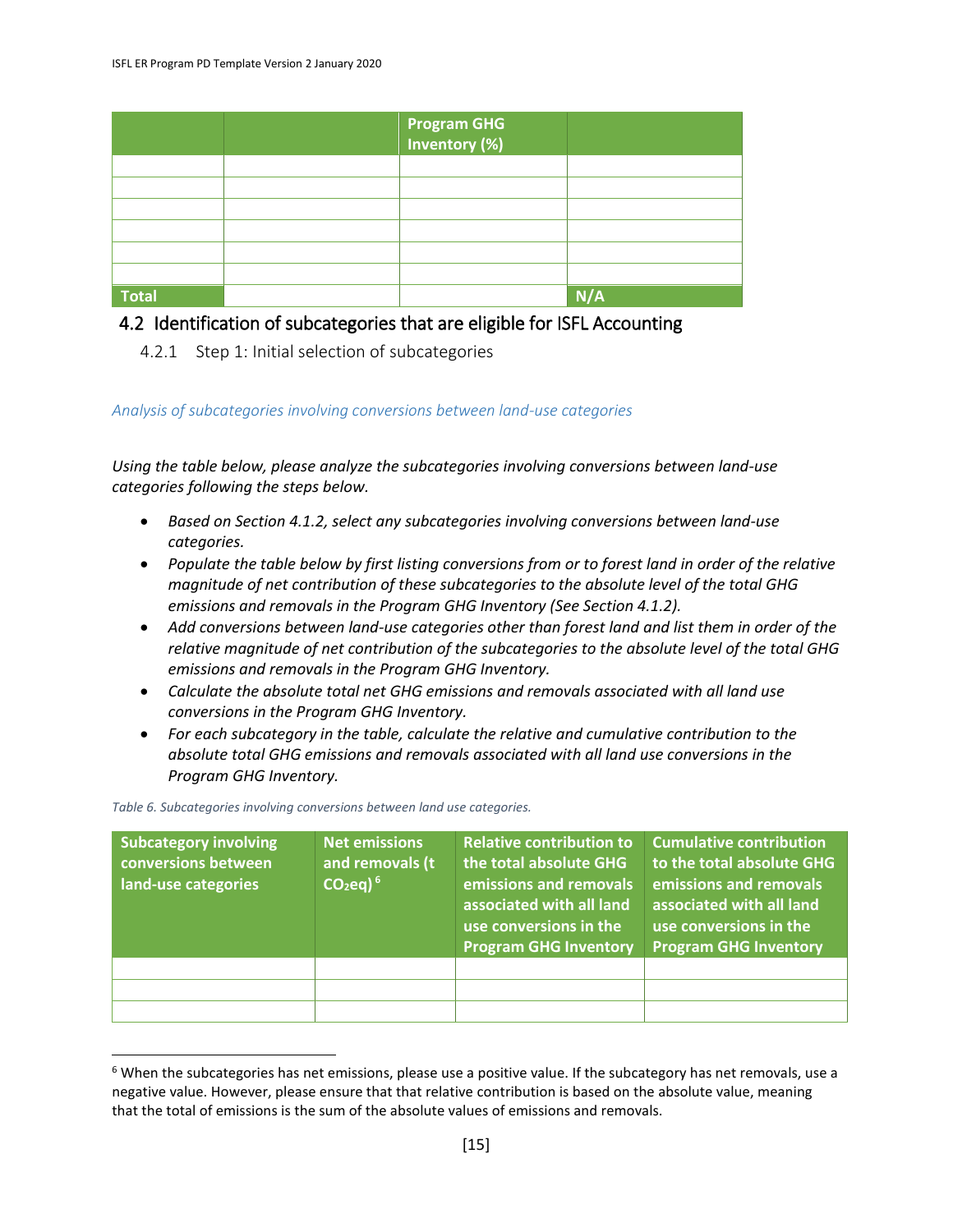| Total absolute GHG           |  |  |
|------------------------------|--|--|
| emissions and removals       |  |  |
| associated with all land     |  |  |
| use conversions in the       |  |  |
| <b>Program GHG Inventory</b> |  |  |

#### *List of subcategories included in the initial selection*

*Based on Section 4.1.2 and the analysis above, complete the table below by selecting the following subcategories:*

- *Any subcategories involving conversions from or to forest land;*
- *Forest land remaining forest land;*
- *As identified in the analysis above, any subcategories involving conversions between land-use categories other than forest land that, cumulatively with the conversions from or to forest land, amount to 90% of the absolute level of the total GHG emissions and removals associated with all land use conversions in the Program GHG Inventory;*
- *The largest of the remaining subcategories based on the relative magnitude of contribution of the subcategories to the absolute level of the total GHG emissions and removals in the Program GHG Inventory as determined in Section 4.1.2;*
- *Additional non-forest related subcategories included at the discretion of the ISFL ER Program;*
- *Any subcategories that were accounted during previous ERPA Phase(s), where applicable.*

*For additional non-forest related subcategories included at the discretion of the ISFL ER Program, provide a clear rationale for including these subcategories in terms of improving ISFL ER Program mitigation performance. [Corresponds to ISFL ER Program Requirements 4.3.3 – 4.3.6]* 

*Table 7. Non-forest related subcategories.*

| Subcategory | Justification for initial selection |
|-------------|-------------------------------------|
|             |                                     |
|             |                                     |
|             |                                     |
|             |                                     |
|             |                                     |
|             |                                     |

4.2.2 Step 2: Summary of the review of the available data and methods for the subcategories from the initial selection against the quality and baseline setting requirements for ISFL Accounting

*For each of the subcategories selected in step 1, provide a summary of the review of the available data and methods for the subcategories against the quality and baseline setting requirements for ISFL Accounting using the table template below. Copy and complete the table for each individual subcategory*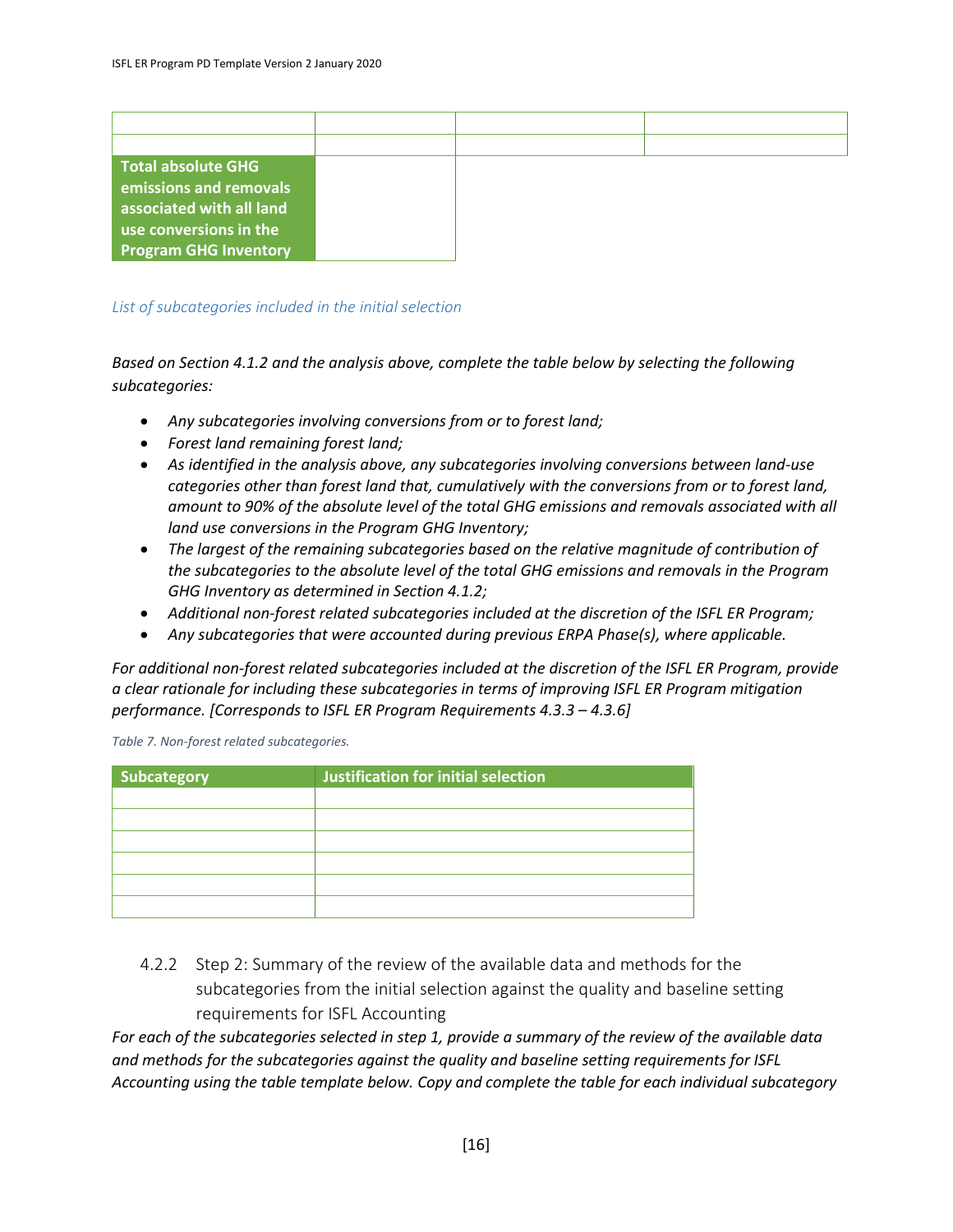#### *Please provide the details of the full review in Annex 7 below. [Corresponds to ISFL ER Program Requirements 4.2.1 – 4.2.6 and 4.3.7 – 4.3.10]*

Table 8. Summary of the review of the available data and methods for the subcategories from the initial selection against the *quality and baseline setting requirements for ISFL Accounting.*

| <b>Subcategory</b>                    |  |
|---------------------------------------|--|
| Summary (150 words or less) of        |  |
| the historic time series              |  |
| (including start and end date)        |  |
| and data sources available for        |  |
| activity data needed to               |  |
| calculate the baseline                |  |
| Summary (150 words or less) of        |  |
| the main sources of data for          |  |
| determining emission or               |  |
| removal factors                       |  |
| Summary (150 words or less) of        |  |
| assessment if the data used for       |  |
| the subcategory are compliant         |  |
| with IPCC Tier 2 methods and          |  |
| data                                  |  |
| <b>Summary (150 words or less) of</b> |  |
| assessment if the data used for       |  |
| the subcategory allow for             |  |
| <b>Approach 3 in land</b>             |  |
| representation of land-use            |  |
| categories and land-use               |  |
| conversions                           |  |

4.2.3 Step 3: Final selection of the subcategories eligible for ISFL Accounting *Based on the analysis above, complete the table below by listing all subcategories from step 1 and identifying those subcategories for which step 2 has shown that the historic activity data and emission factors available, and the methods used to collect these activity data and emission factors, meet the quality and baseline setting requirements for ISFL Accounting. [Corresponds to ISFL ER Program Requirement 4.3.11]* 

*Table 9. Final selection of the subcategories eligible for ISFL Accounting.*

| <b>Subcategory from step 1</b> | <b>Emissions</b><br><b>Baseline</b><br>setting<br>requirement(s)<br>met? (Yes/No) | <b>Methods and</b><br>data<br>requirement(s)<br>met? (Yes/No) | <b>Spatial</b><br>information<br>requirement(s)<br>met? (Yes/No) | <b>Eligible for ISFL</b><br><b>Accounting?</b><br>(Yes/No) |
|--------------------------------|-----------------------------------------------------------------------------------|---------------------------------------------------------------|------------------------------------------------------------------|------------------------------------------------------------|
|                                |                                                                                   |                                                               |                                                                  |                                                            |
|                                |                                                                                   |                                                               |                                                                  |                                                            |
|                                |                                                                                   |                                                               |                                                                  |                                                            |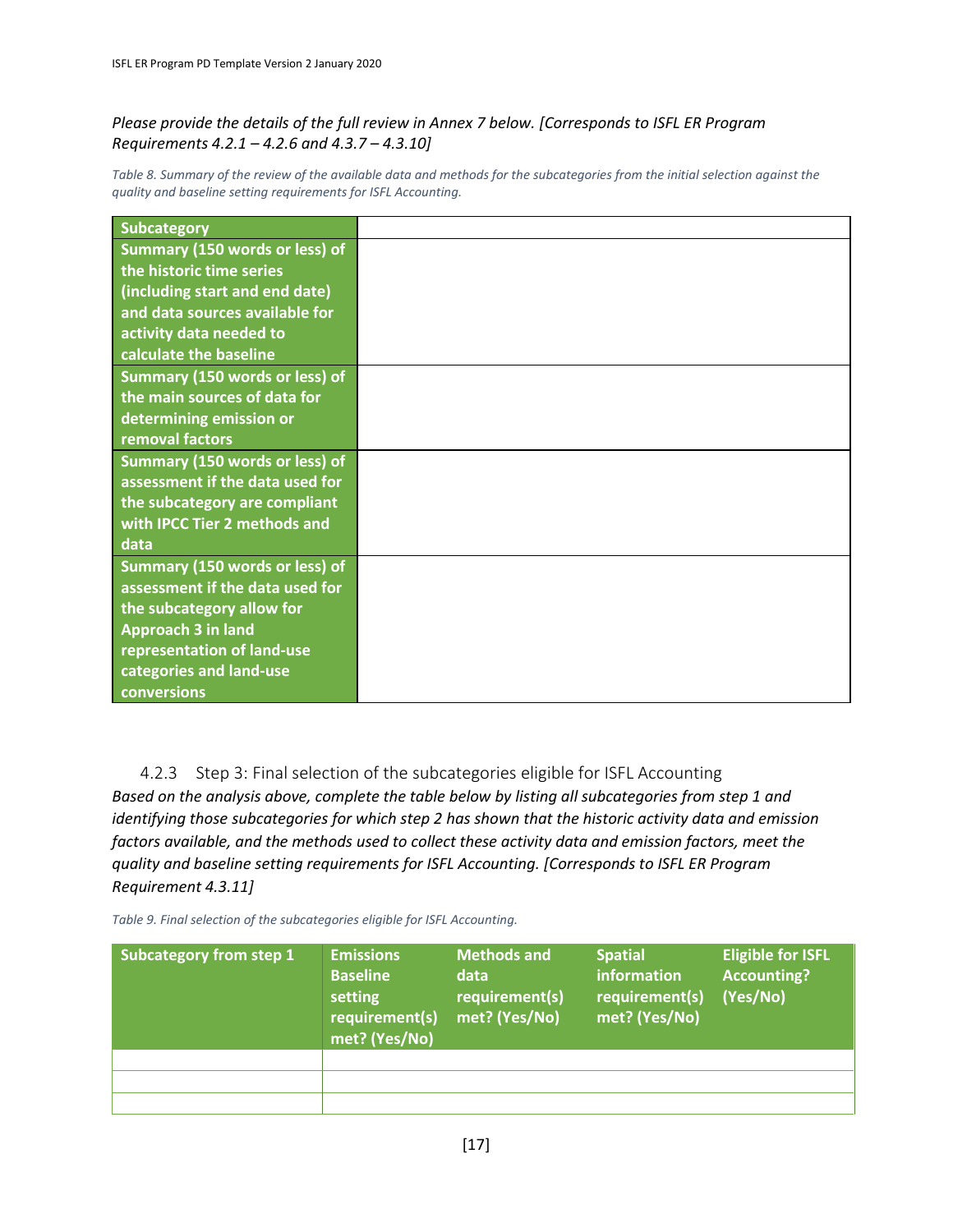# 4.3 Summary of time bound plan to increase the completeness of the scope of accounting and improve data and methods for the subsequent ERPA Phases during the ERPA Term

*For subcategories that were included in Section 4.2.1 above as part of the initial selection (step 1) but were not eligible for ISFL Accounting, please provide a summary of the time bound plan (approximately 500 words) to increase the completeness of the scope of accounting, improve data and methods and start collecting data to be able to estimate the Emissions Baseline for the subsequent ERPA Phases during the ERPA Term. Also, discuss those subcategories selected in step 1 that have historic data available to construct an Emission Baseline over a Baseline Period of approximately 10 years but where these data do not meet the other quality requirements and identify if all the quality requirements can be met through the application of improved methods and data at the latest at the end of the current ERPA Phase.* 

*Please include the full GHG Accounting Scope and Improvement Plan in Annex 8 below. [Corresponds to ISFL ER Program Requirements 3.2.4, 4.3.12 and 4.3.13]*

Click or tap here to enter text. Please limit to roughly 500 words or less.

# 4.4 Emissions Baseline for ISFL Accounting

4.4.1 Approach for estimating Emissions Baseline

*Building on the information provided in 4.2 above, please provide a short description (maximum two pages) of the approach used for estimating the Emissions Baseline. Please provide:*

- *A description of the general approach applied to estimate the Emissions Baseline in the current ERPA Phase*
- *Identification and assessment of uncertainty in the determination of the Emissions Baseline.*
- *The Baseline Period(s) used in the construction of the Emissions Baseline for the current ERPA Phase by indicating the start-date and the end-date for the Baseline Period(s). If different Baseline Periods are used for different subcategories, explain how this meets the requirements.*
- *In case an interim Emissions Baseline is provided at the beginning of the ERPA Phase, identify those subcategories that led to the use of the interim baseline and describe how best available data have been used.*
- *Ex-ante estimate, including assumptions made, of how the Emissions Baseline will change in future ERPA Phases.*

#### *Please provide the detailed estimation of the Emissions Baseline in Annex 9 below.*

#### *[Corresponds to ISFL ER Program Requirements 4.4.1 – 4.4.3]*

Click or tap here to enter text. Please limit to two pages.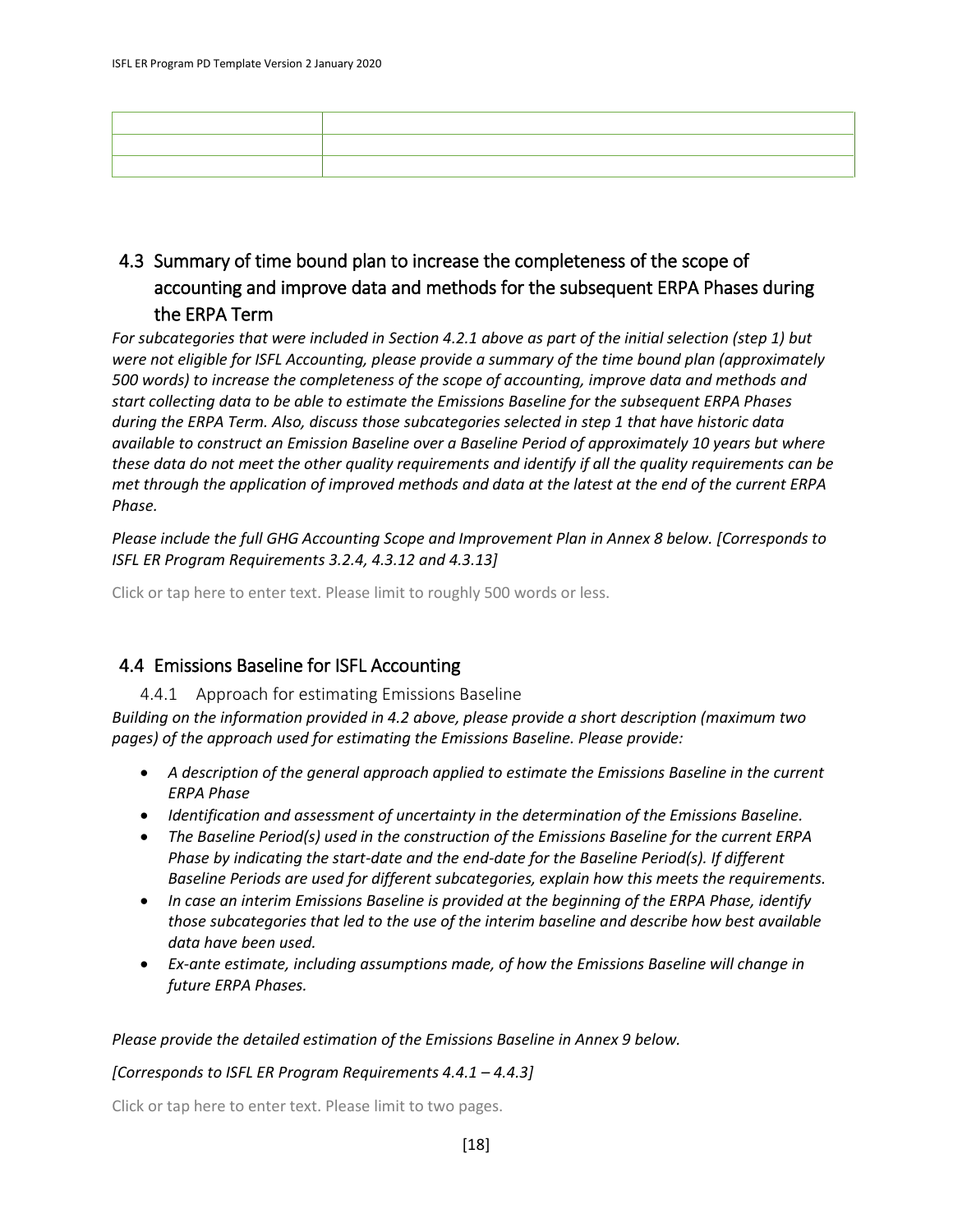#### 4.4.2 Emissions Baseline estimate

#### *Provide the estimate of the Emissions Baseline in the table below.*

*Table 10. Emissions Baseline estimate.*

| <b>ERPA Phase</b> | <b>Emissions Baseline (tCO2e)</b> |
|-------------------|-----------------------------------|
|                   |                                   |
|                   |                                   |
|                   |                                   |

# 4.5 Monitoring and determination of emission reductions for ISFL Accounting

4.5.1 Description of the monitoring approach

*Please provide a description (two pages or less) of the methods and standards for generating, recording, storing, aggregating, collating and reporting data on monitored parameters, including equations if necessary.*

*Provide details on all data and parameters to be monitored in Annex109 below. [Corresponds to ISFL ER Program Requirements 4.5.1 – 4.5.3]*

Click or tap here to enter text. Please limit to two pages.

### 4.5.2 Organizational structure for monitoring and reporting

*Please provide a description or flow diagram (one page or less) indicating how the monitoring system will operate and who will be responsible for monitoring the parameters.* 

Click or tap here to enter text. Please limit to one page.

### 4.5.3 Uncertainty

*The details on all data and parameters to be monitored in Annex 10 below should also provide a systematic identification and assessment of uncertainty in the data and parameters to be monitored. Based on the information provided in the Annex, indicate how uncertainty will be managed and reduced in the monitoring of emissions and removals (roughly 500 words or less). [Corresponds to ISFL ER Program Requirement 4.6.1 and 4.6.2]*

Click or tap here to enter text. Please limit to roughly 500 words or less.

# 4.6 Estimation of the Emission Reductions

*Please provide a simplified ex-ante estimation of the expected Emission Reductions of the ISFL ER Program. Where the calculation requires monitored data that is not available yet, use best estimates based on expected impacts of the ER Program and data that might be available from other actions (either in the country or in other countries). List all assumptions, and provide the values used for each*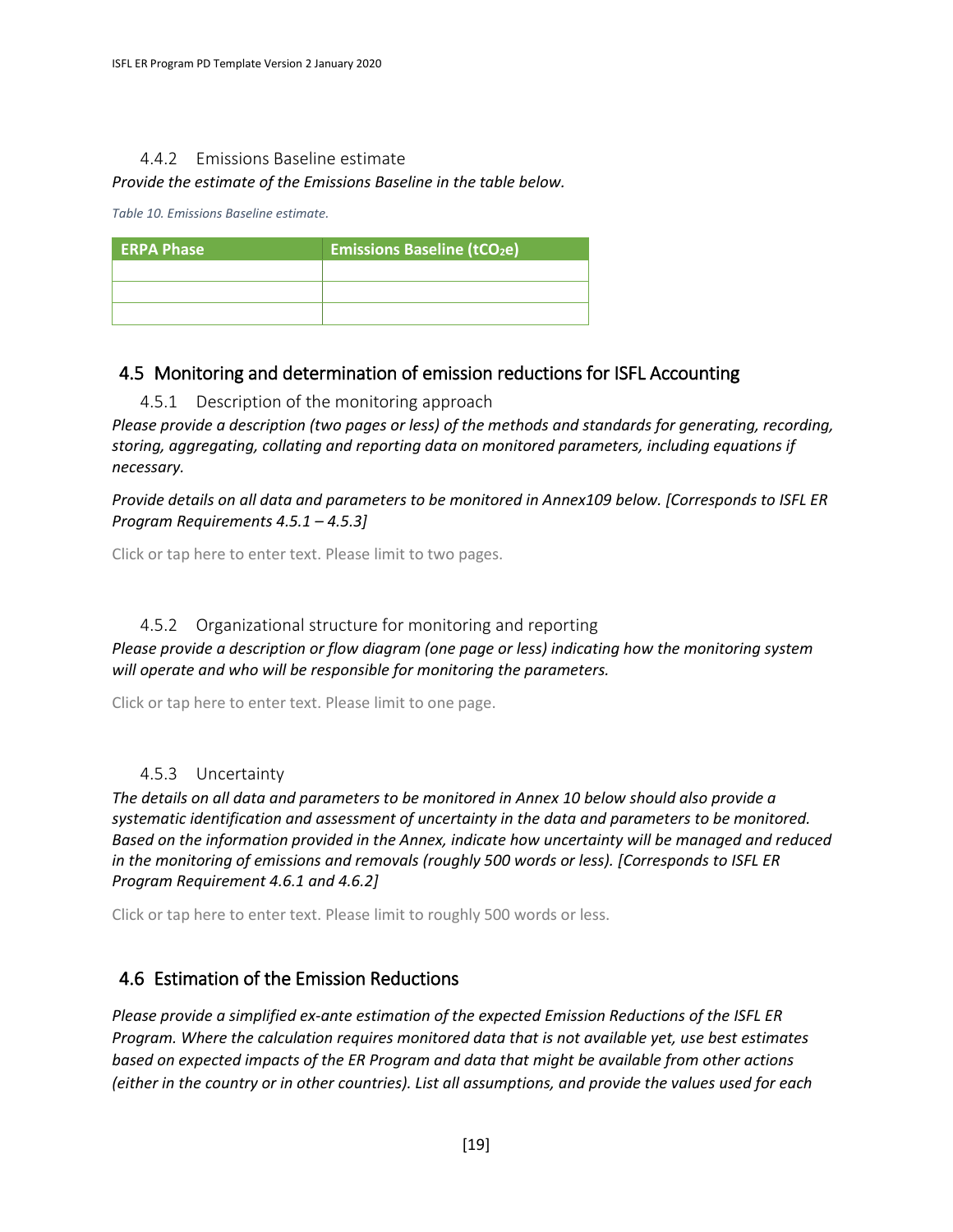### *parameter and the sources for these data. Summarize the outcome in the table below. [Corresponds to ISFL ER Program Requirements 4.6.3 and 4.6.4]*

Click or tap here to enter text.

*Table 11. Estimation of Emission Reductions.*

| <b>ERPA</b> year t | <b>Emissions</b><br><b>Baseline</b><br>$(tCO2-e/yr)$ | <b>Estimation of</b><br>expected<br>emissions under<br>the ISFL ER<br>Program (tCO <sub>2</sub> -<br>$e/yr$ ) | <b>Estimation of</b><br>expected set-aside<br>to reflect the level of<br>uncertainty<br>associated with the<br>estimation of ERs<br>during the Term of<br>the ERPA (tCO <sub>2-e/yr)</sub> | <b>Estimated Emission Reductions</b><br>$(tCO2-e/yr)$ |
|--------------------|------------------------------------------------------|---------------------------------------------------------------------------------------------------------------|--------------------------------------------------------------------------------------------------------------------------------------------------------------------------------------------|-------------------------------------------------------|
| 1                  |                                                      |                                                                                                               |                                                                                                                                                                                            |                                                       |
| $\overline{2}$     |                                                      |                                                                                                               |                                                                                                                                                                                            |                                                       |
| 3                  |                                                      |                                                                                                               |                                                                                                                                                                                            |                                                       |
| 4                  |                                                      |                                                                                                               |                                                                                                                                                                                            |                                                       |
| $\cdots$           |                                                      |                                                                                                               |                                                                                                                                                                                            |                                                       |
|                    |                                                      |                                                                                                               |                                                                                                                                                                                            |                                                       |
| <b>Total</b>       |                                                      |                                                                                                               |                                                                                                                                                                                            |                                                       |

### 4.7 Reversals

4.7.1 Assessment of the anthropogenic and natural risk of Reversals *Please provide an assessment (roughly 500 words or less) of the anthropogenic and natural risk of Reversals that might affect emission reductions during the ERPA Term and, as feasible, the potential risk of Reversals after the end of the last ERPA Phase. [Corresponds to ISFL ER Program Requirement 4.7.1]*

Click or tap here to enter text. Please limit to roughly 500 words or less.

### 4.7.2 Assessment of the level of risk of Reversals

*Please provide an ex-ante assessment of the level of risk of Reversals, using the ISFL approved risk assessment and buffer tool. [Corresponds to ISFL ER Program Requirement 4.7.2]*

Click or tap here to enter text.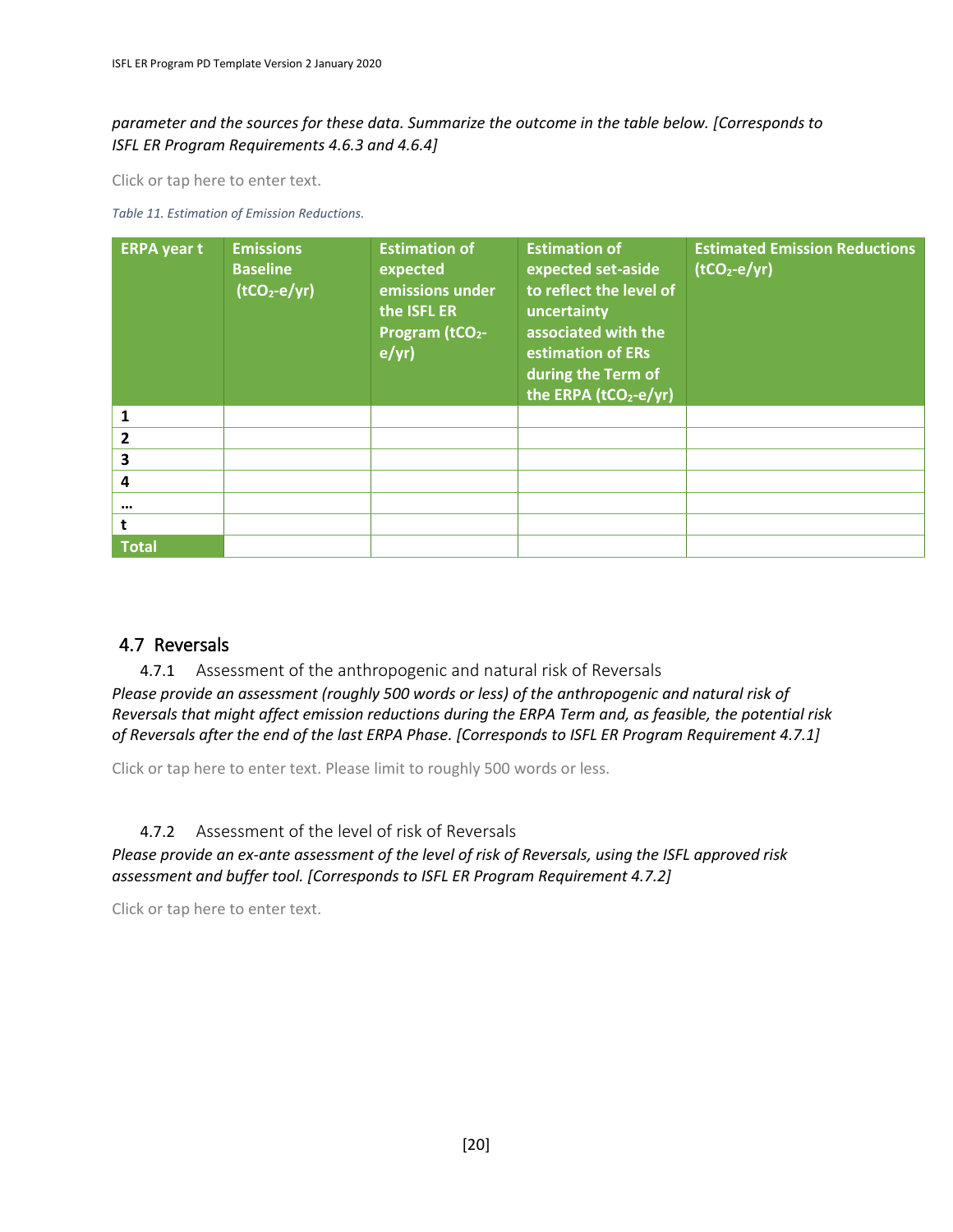# Annex 1: Drivers of AFOLU Emissions and Removals

*Please provide a summary of the drivers of AFOLU Emissions and Removals in roughly 1,000 words and/or provide a link to the full analysis.*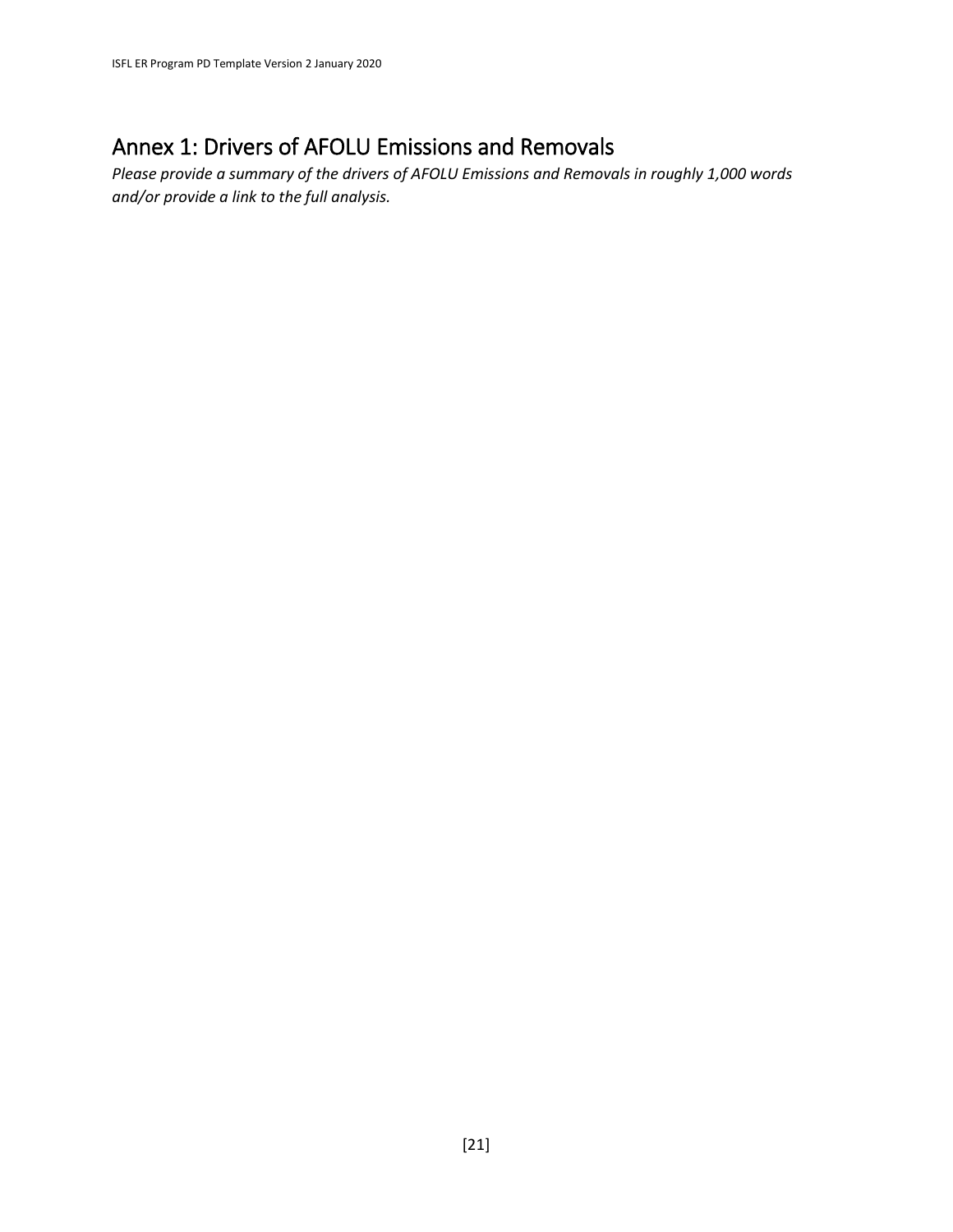# Annex 2: Financing Plan for ISFL ER Program

*Please include the summary financing plan according to the template below.*

# **Template - Summary of Financing Plan of an ER Program**

| S.no         | Item         | Sub-item                     | <b>Activity</b>                     | <b>Finance</b><br>category<br>(grant/loan | Yr<br>1 | Yr<br>$\overline{2}$ | Yr<br>3 | Yr<br>4 | Yr<br>5 | <b>Total</b> | <b>Remarks</b> |
|--------------|--------------|------------------------------|-------------------------------------|-------------------------------------------|---------|----------------------|---------|---------|---------|--------------|----------------|
|              |              |                              |                                     | /equity                                   |         |                      |         |         |         |              |                |
| $\mathbf{1}$ | <b>Costs</b> | 1(a) Implementation<br>costs | Activity 1                          |                                           |         |                      |         |         |         |              |                |
|              |              |                              | <b>Activity 2</b>                   |                                           |         |                      |         |         |         |              |                |
|              |              |                              | Activity 3                          |                                           |         |                      |         |         |         |              |                |
|              |              |                              | $\cdots$                            |                                           |         |                      |         |         |         |              |                |
|              |              |                              | Activity n                          |                                           |         |                      |         |         |         |              |                |
|              |              |                              | Sub-total - Implementation          |                                           |         |                      |         |         |         |              |                |
|              |              |                              | costs                               |                                           |         |                      |         |         |         |              |                |
|              |              | 1(b) Institutional costs     | Program mgt & admin costs           |                                           |         |                      |         |         |         |              |                |
|              |              |                              | Policy, legal & enforcement         |                                           |         |                      |         |         |         |              |                |
|              |              |                              | Training & capacity building        |                                           |         |                      |         |         |         |              |                |
|              |              |                              | Stakeholder consultation &          |                                           |         |                      |         |         |         |              |                |
|              |              |                              | grievance redressal                 |                                           |         |                      |         |         |         |              |                |
|              |              |                              | SESA, ESMF, Benefit sharing         |                                           |         |                      |         |         |         |              |                |
|              |              |                              | Other institutional costs           |                                           |         |                      |         |         |         |              |                |
|              |              |                              | Sub-total - Institutional           |                                           |         |                      |         |         |         |              |                |
|              |              |                              | costs                               |                                           |         |                      |         |         |         |              |                |
|              |              | 1(c) Transaction costs       | Costs to design REL/RL              |                                           |         |                      |         |         |         |              |                |
|              |              |                              | Costs of MRV                        |                                           |         |                      |         |         |         |              |                |
|              |              |                              | Legal and contractual costs         |                                           |         |                      |         |         |         |              |                |
|              |              |                              | Costs related to registry           |                                           |         |                      |         |         |         |              |                |
|              |              |                              | Other transaction costs             |                                           |         |                      |         |         |         |              |                |
|              |              |                              | <b>Sub-total: Transaction costs</b> |                                           |         |                      |         |         |         |              |                |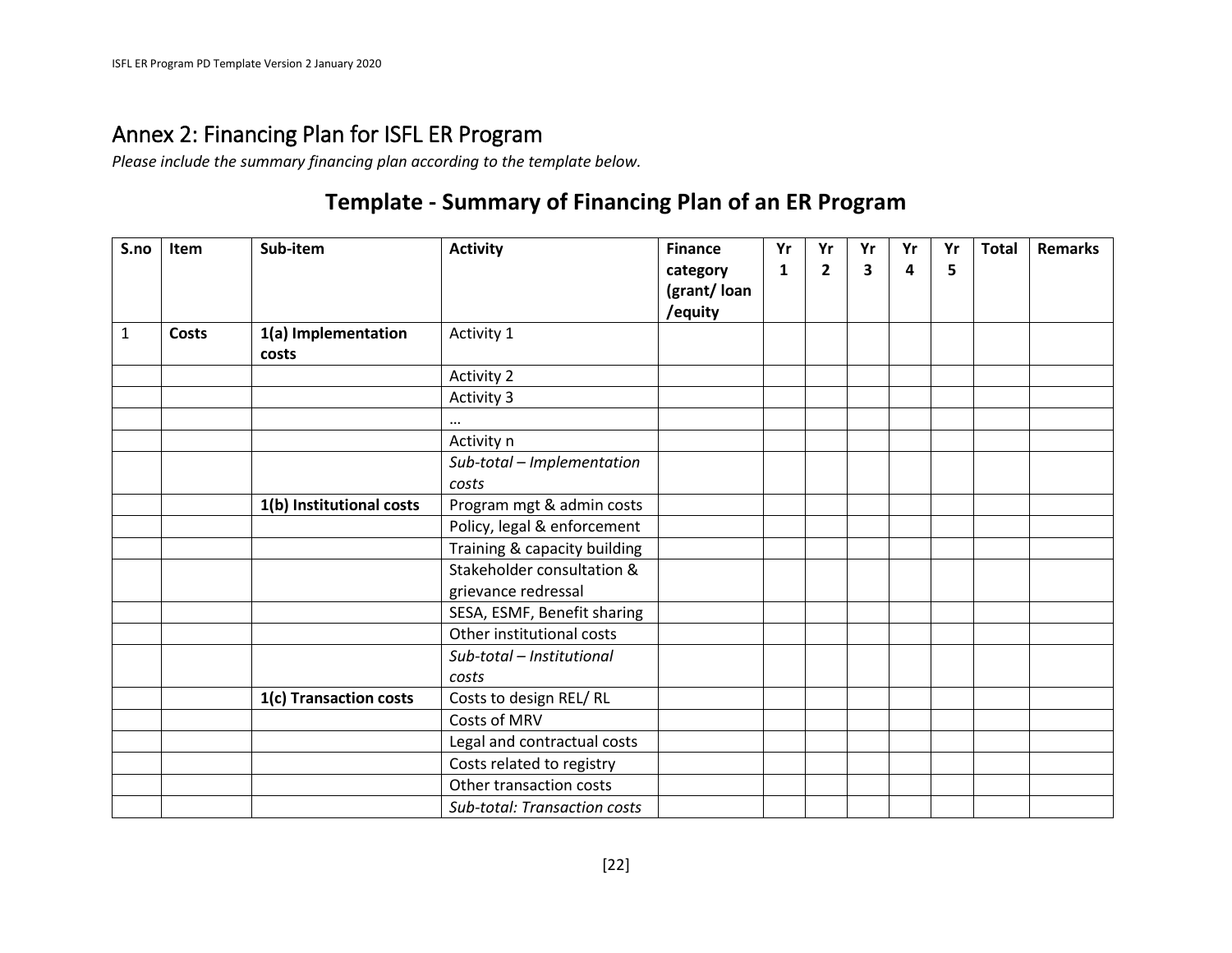|                |                              | Total costs: $1(a) + 1(b) +$<br>1(c)      |                                                |                          |  |  |  |  |
|----------------|------------------------------|-------------------------------------------|------------------------------------------------|--------------------------|--|--|--|--|
| $\overline{2}$ | <b>Sources of</b><br>finance | 2(a) National                             | National budget                                |                          |  |  |  |  |
|                |                              |                                           | Provincial budget                              |                          |  |  |  |  |
|                |                              |                                           | Other public                                   |                          |  |  |  |  |
|                |                              |                                           | Private                                        |                          |  |  |  |  |
|                |                              |                                           | Sub-total - national                           |                          |  |  |  |  |
|                |                              | 2 (b) International                       | Bilateral                                      | source 1<br>(grant/loan) |  |  |  |  |
|                |                              |                                           |                                                | Source 2<br>(grant/loan) |  |  |  |  |
|                |                              |                                           | Multilateral                                   | Source 1<br>(grant/loan) |  |  |  |  |
|                |                              |                                           |                                                | Source 2<br>(grant/loan) |  |  |  |  |
|                |                              |                                           | Private                                        | Source 1<br>(grant/loan) |  |  |  |  |
|                |                              |                                           |                                                | Source 2<br>(grant/loan) |  |  |  |  |
|                |                              |                                           | Sub-total -international                       |                          |  |  |  |  |
|                |                              | 2 (c) Revenue from<br>products & services | Activity 1                                     |                          |  |  |  |  |
|                |                              |                                           | <b>Activity 2</b>                              |                          |  |  |  |  |
|                |                              |                                           | Activity 3                                     |                          |  |  |  |  |
|                |                              |                                           | $\cdots$                                       |                          |  |  |  |  |
|                |                              |                                           | Activity n                                     |                          |  |  |  |  |
|                |                              |                                           | Sub-total: Revenue from<br>products & services |                          |  |  |  |  |
|                |                              | 2(d) Revenue from                         | Revenue from emission                          |                          |  |  |  |  |
|                |                              | emission reductions                       | reductions -contracted                         |                          |  |  |  |  |
|                |                              | <b>Total financing sources:</b>           |                                                |                          |  |  |  |  |
|                |                              | $2(a)+2(b)+2(c)+2(d)$                     |                                                |                          |  |  |  |  |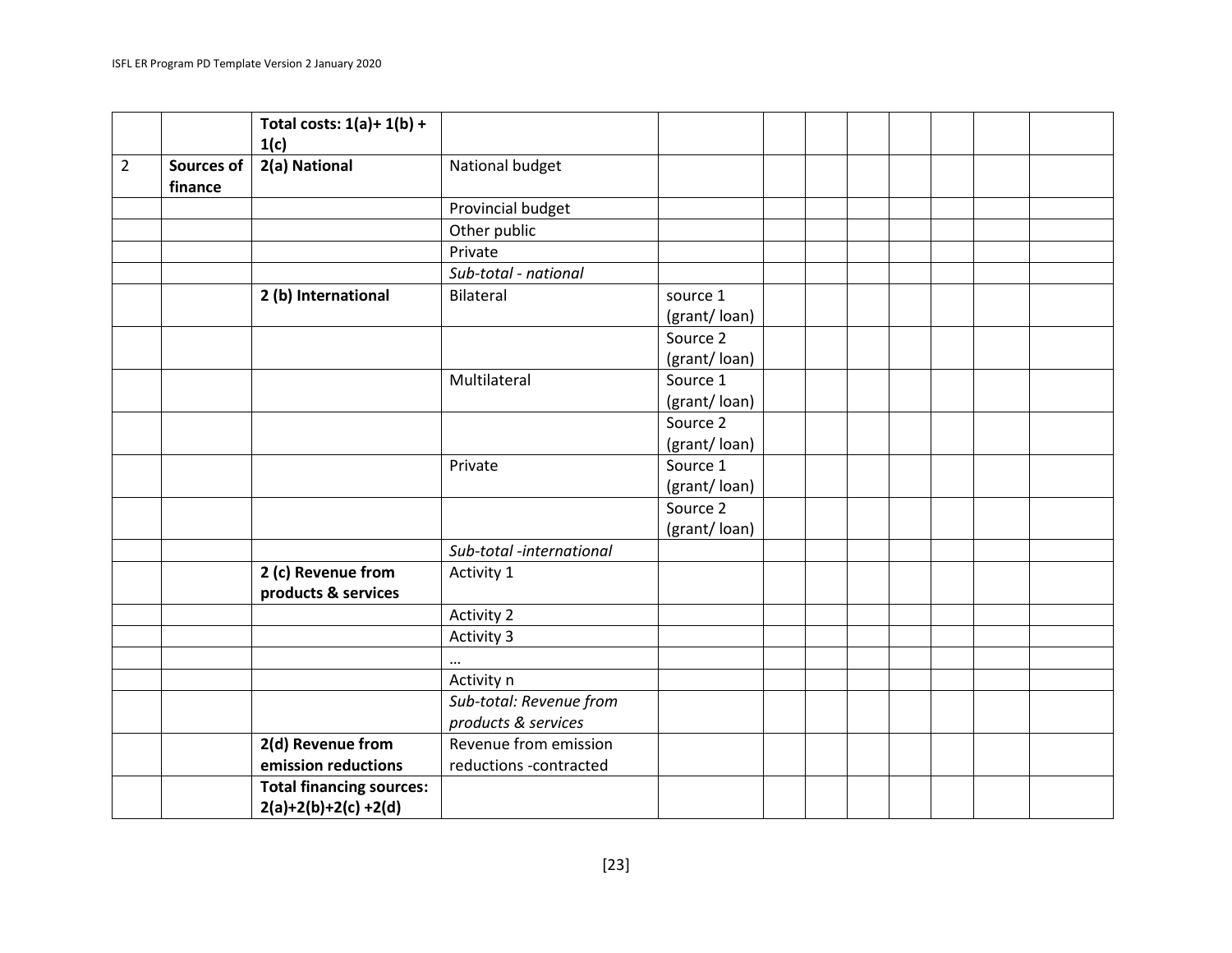| 3  | Surplus/           | Total financing source -    |          |  |  |  |  |
|----|--------------------|-----------------------------|----------|--|--|--|--|
|    | gap                | total costs                 |          |  |  |  |  |
| 4  | <b>Options</b>     | 4(a) Traditional sources    | Option 1 |  |  |  |  |
|    | to reduce          | - grants/ loans             |          |  |  |  |  |
|    | gap                |                             |          |  |  |  |  |
|    |                    |                             | Option 2 |  |  |  |  |
|    |                    | 4(a) Alternative sources    | Option 1 |  |  |  |  |
|    |                    | - (e.g. guarantees/PES)     |          |  |  |  |  |
|    |                    |                             | Option 2 |  |  |  |  |
|    |                    | <b>Total of options for</b> |          |  |  |  |  |
|    |                    | financing $gap -$           |          |  |  |  |  |
|    |                    | $4(a)+4(b)$                 |          |  |  |  |  |
| 5  | <b>Sensitivity</b> | $+10\%$ costs               |          |  |  |  |  |
|    |                    | - 10% in financing          |          |  |  |  |  |
|    |                    | -10% revenue                |          |  |  |  |  |
|    |                    | $+20\%$ costs               |          |  |  |  |  |
|    |                    | - 20% in financing          |          |  |  |  |  |
|    |                    | -20% revenue                |          |  |  |  |  |
|    |                    | +30% costs                  |          |  |  |  |  |
|    |                    | - 30% in financing          |          |  |  |  |  |
|    |                    | -30% revenue                |          |  |  |  |  |
|    |                    | - 2 % discount rate         |          |  |  |  |  |
|    |                    | +2% discount rate           |          |  |  |  |  |
| 6. | Identificat        | Key risks impacting         |          |  |  |  |  |
|    | ion of             | costs, revenues,            |          |  |  |  |  |
|    | financing          | financing etc.              |          |  |  |  |  |
|    | risks              |                             |          |  |  |  |  |
| 7. | Proposed           | Measures to address         |          |  |  |  |  |
|    | measures           | financing gap/risks         |          |  |  |  |  |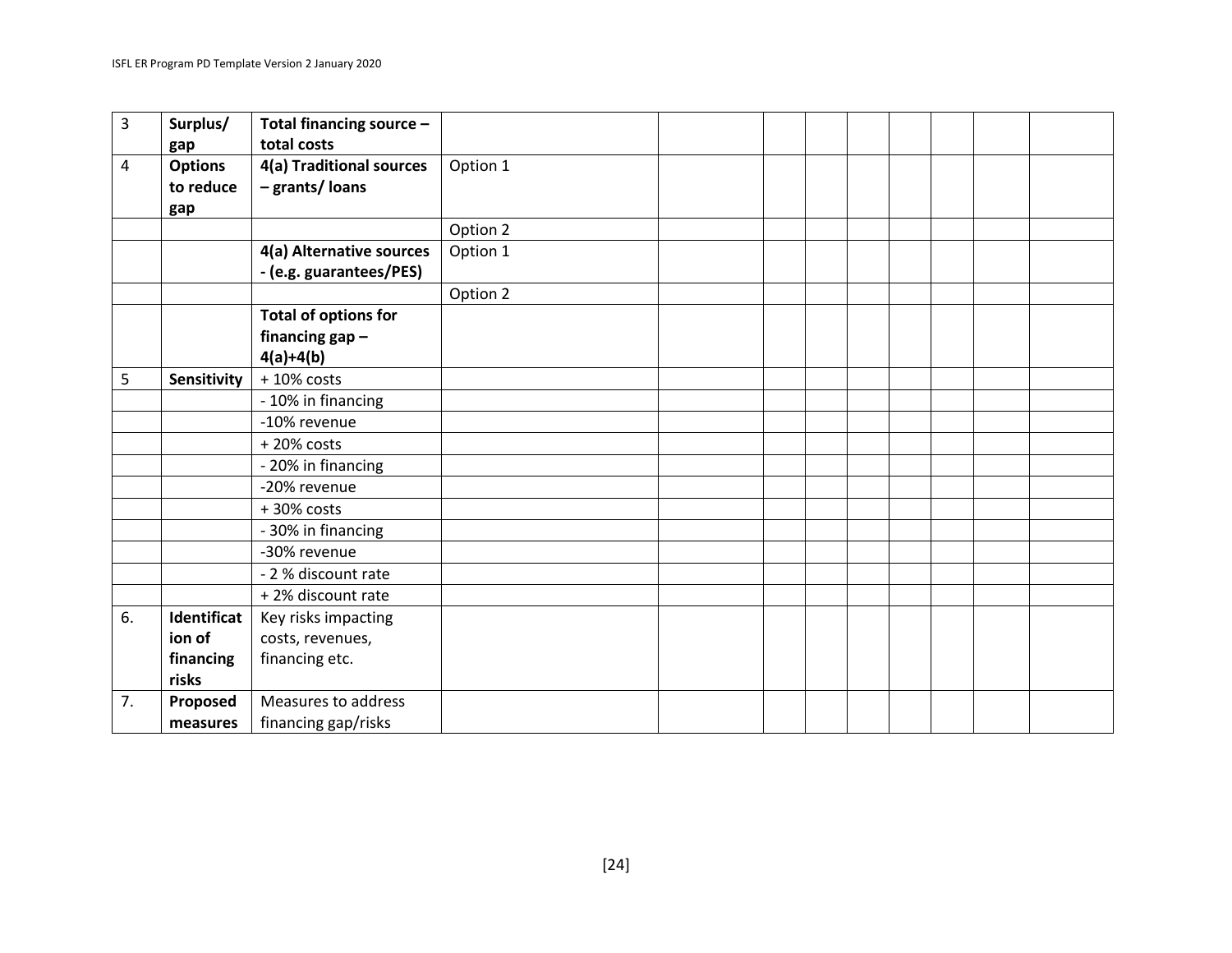# Annex 3: Assessment of Land and Resource Tenure in the Program Area

*Please provide a summary of the assessment of land and resource tenure in the Program Area in roughly 1,000 words and/or provide a link to the full assessment.*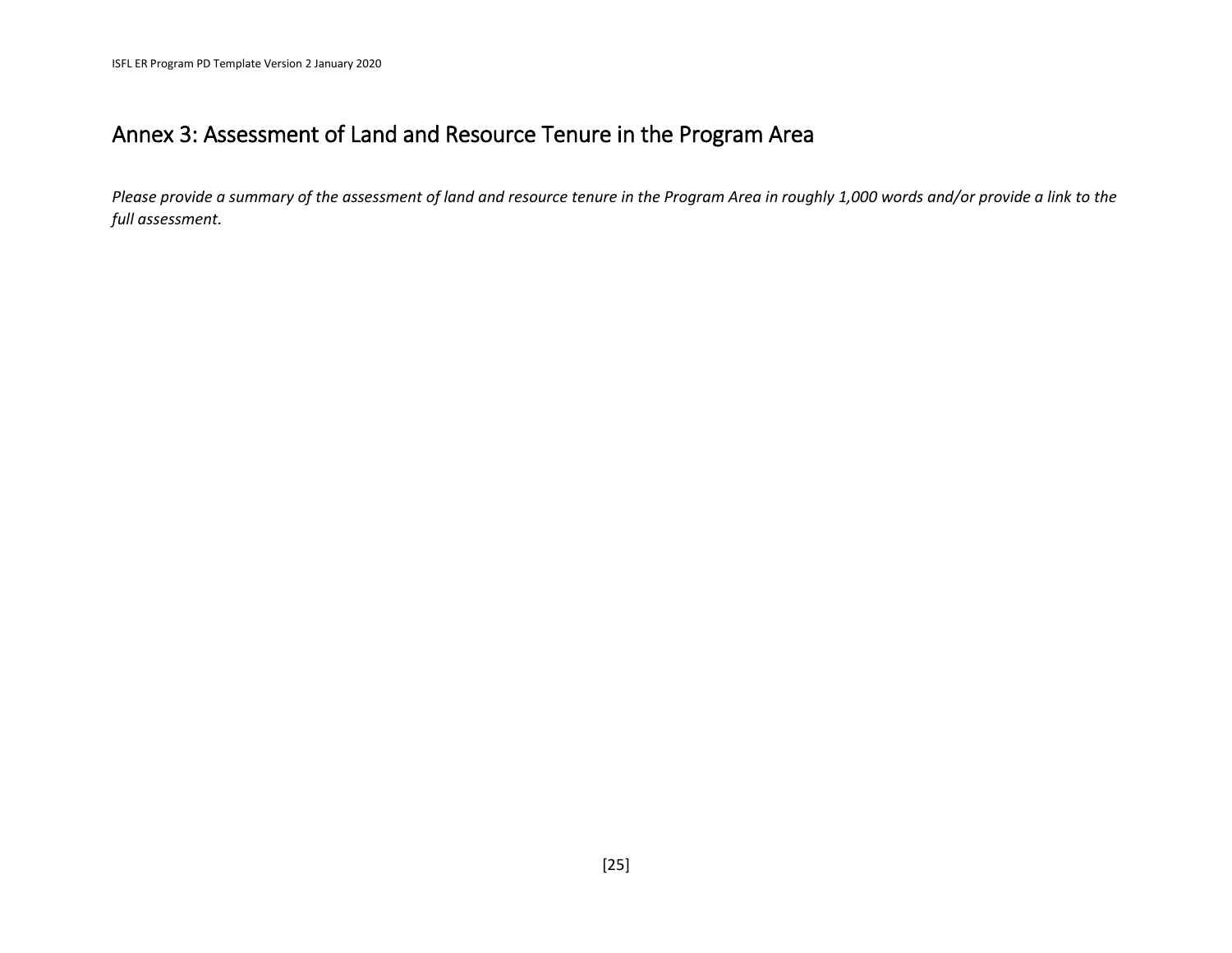# Annex 4: Current Version of the Benefit Sharing Plan for the ISFL ER Program

*Please attach the current version of the Benefit Sharing Plan for the ISFL ER Program, where relevant, including:*

- *i. The categories of potential Beneficiaries, eligibility and the types and scale of potential benefits. Please include detail on how these benefits will take into account beneficiary demographics (gender, age), drivers of net emissions from land use, and sustaining successful program interventions.*
- *ii. Criteria, process and timelines for the distribution of benefits.*
- *iii. Monitoring provisions for the implementation of the Benefit Sharing Plan, including, as appropriate, participation by the beneficiaries themselves.*

*Please limit the attachment to 2,000 words and/or link to the current version of the Benefit Sharing Plan, where relevant.*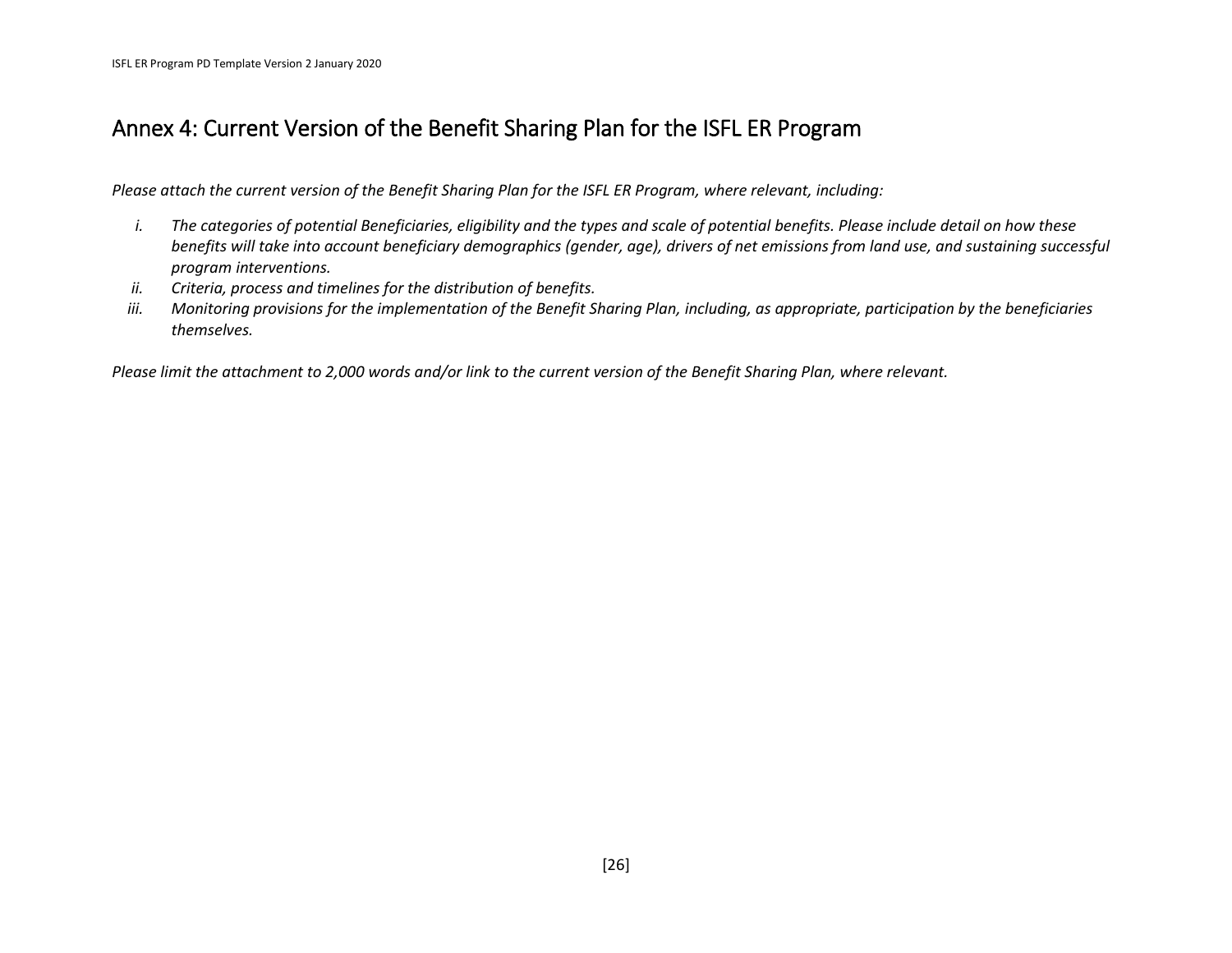# Annex 5: Design Process for Benefit Sharing Arrangements for the ISFL ER Program

*Please describe and provide evidence of the process for designing the benefit sharing arrangements for the ISFL ER Program, including how the process reflects inputs by relevant stakeholders, including broad community support by affected Indigenous Peoples (if relevant). Please limit the description and supporting evidence to 1,500 words or less and provide links to relevant information.*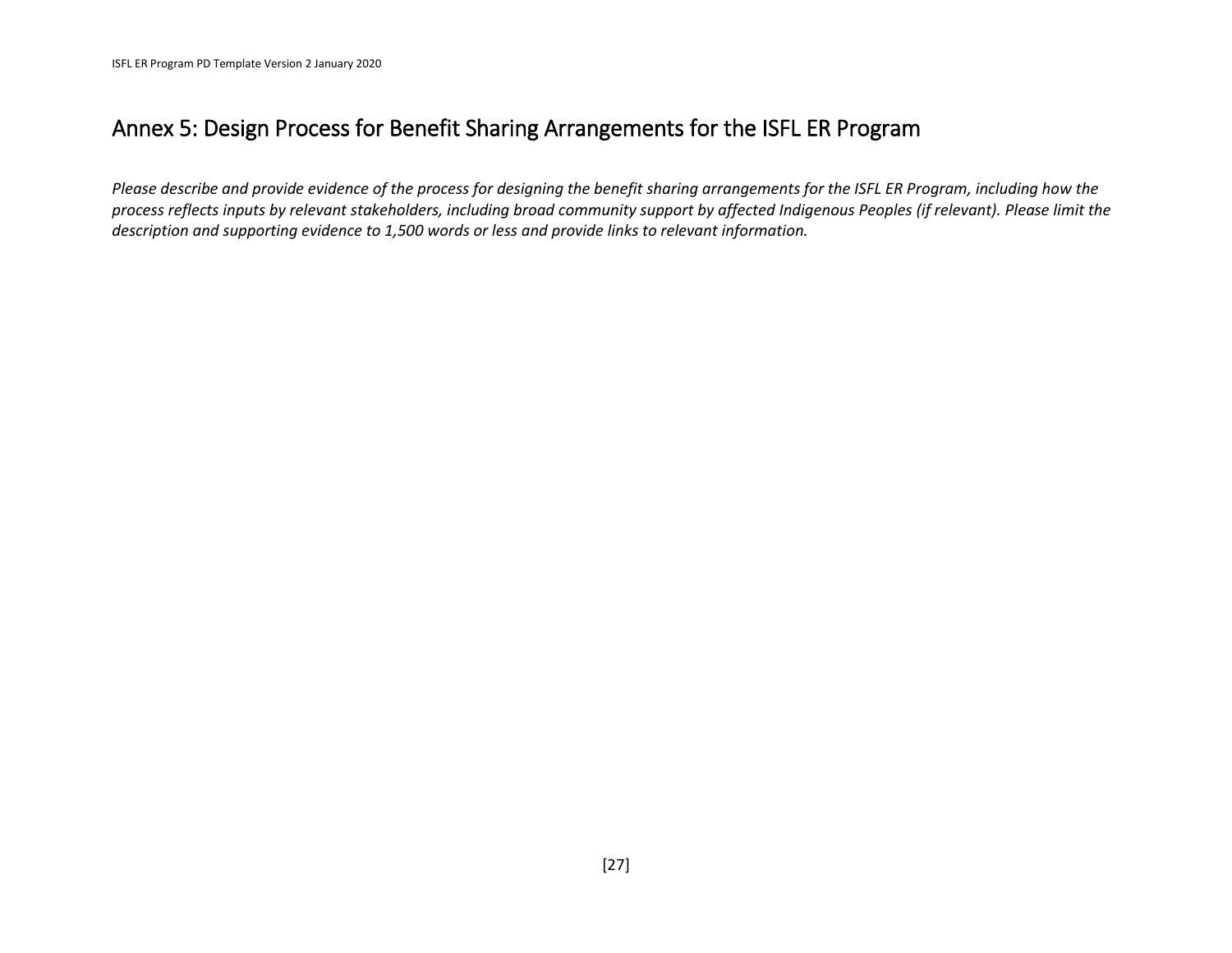# Annex 6: GHG inventory of all AFOLU categories, subcategories, gases and pools in the Program Area

*Please attach the full Program GHG Inventory.*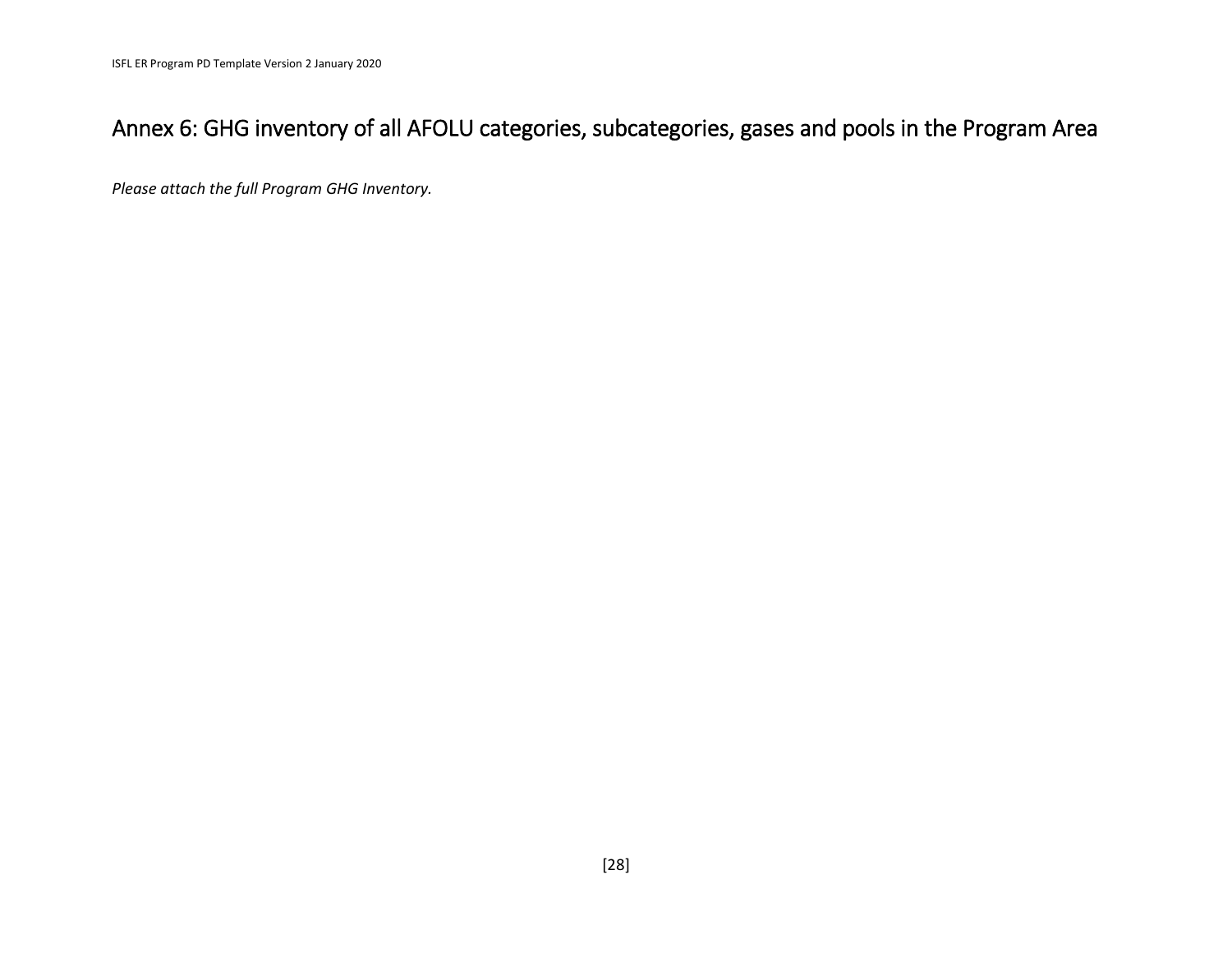# Annex 7: Review of the available data and methods for the subcategories from the initial selection against the quality and baseline setting requirements for ISFL Accounting

*For each of the selected subcategories in Section 4.2.1:*

- *Identify the parameters that were used to determine the activity data and emission factors in the calculation of the emissions and removals for that subcategory;*
- *For each parameter used to determine activity data, describe the historic time series available for that parameter including how they relate to the proposed start date and end date of the Baseline Period (see Section 4.4.1);*
- *Provide details on the source of the parameters (e.g. official statistics) or a description of the method for determining the parameter (e.g. for parameters derived from remote sensing images describe the process applied including details such as the type of sensors and the details of the images used). If proxies have been used, describe the data sources for the proxies and their application to estimate activity data;*
- *Provide details on the spatial level of the parameters (local, regional, national or international) and if they allow for spatially explicit observations of land-use categories and land-use conversions;*
- *Provide an analysis if the parameters comply with the requirements on the use of, at minimum, IPCC Tier 2 methods and data. For parameters used for land use change-related subcategories, also provide an analysis if they data allows for the use of Approach 3 for land representation.*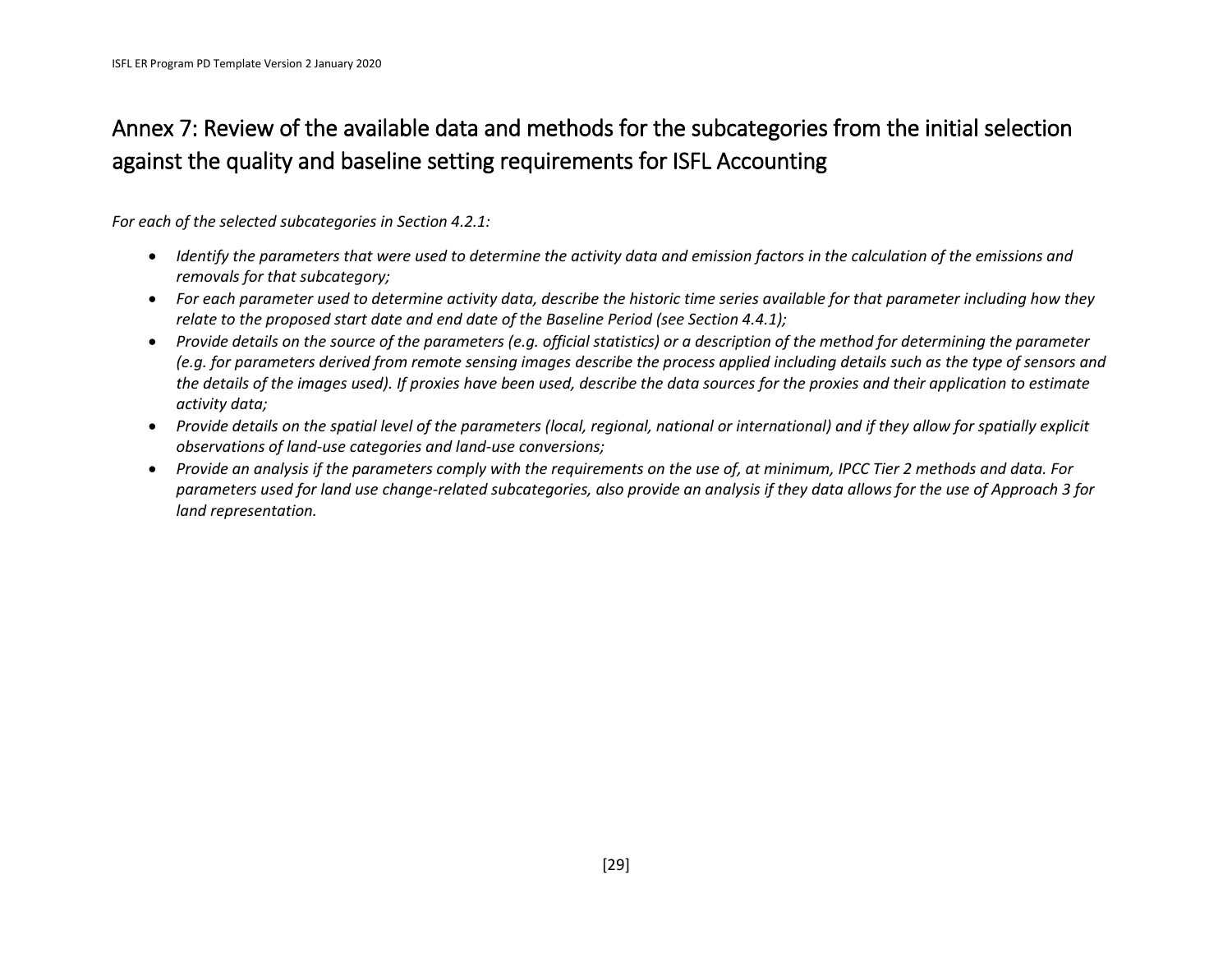# Annex 8: GHG Accounting Scope and Improvement Plan (GHG-ASIP): A time-bound plan to increase the scope of accounting and improve data and methods throughout the ERPA Term

# 1. Purpose and guidance

*The GHG-ASIP is designed to enable ISFL ER Programs (Programs) to provide a clear roadmap on how to increase the scope of greenhouse gas (GHG) accounting in various ERPA phases throughout the ERPA term, consistent with the ISFL ER Program Requirements.* 

*Please complete all sections of this template. If sections are not applicable, state explicitly that the section is left blank on purpose and provide an explanation why this section is not applicable. Provide definitions of key terms that are used and use these key terms, as well as variables etc., consistently using the same abbreviations, formats, subscripts, etc.* 

*This plan is expected to be updated before the commencement of each subsequent ERPA phase.*

# 2. Agreed GHG Accounting Scope and Improvement Plan

# Section A: Institutional processes and responsibilities

A.1 Summary of the process of developing and reaching agreement to this this plan

*Please provide a short summary (maximum 500 words) of the process that was used to develop this plan, including a description of meetings or workshops organized.*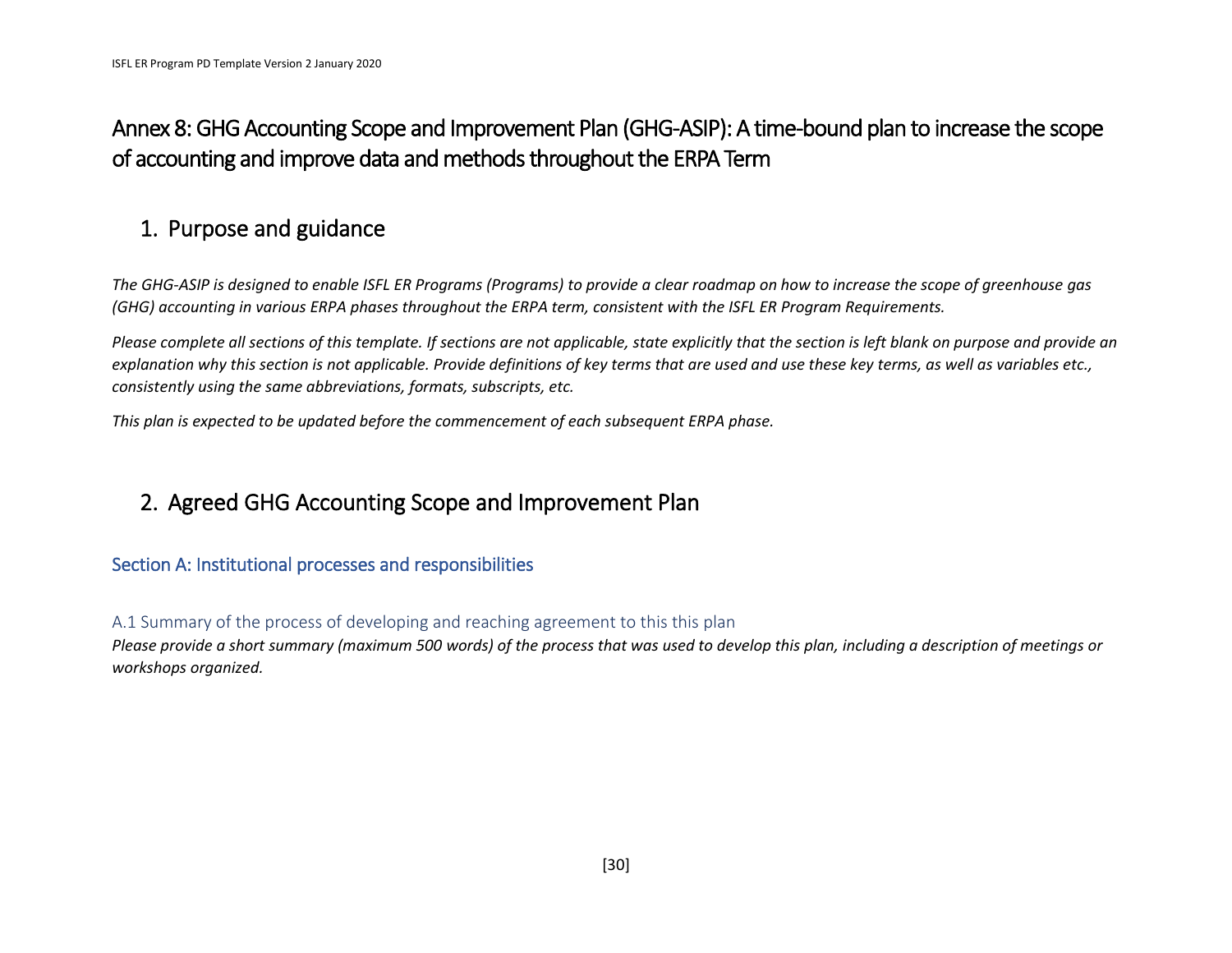### A.2 Overview of entities that have agreed to this plan

*Using the table below, please list all the entities that have agreed to the implementation of this plan. Add rows as necessary.*

#### *Table 1*

| Name of entity | <b>Role of entity</b> | Name of entity<br>representative | Job title of entity<br>representative |
|----------------|-----------------------|----------------------------------|---------------------------------------|
|                |                       |                                  |                                       |
|                |                       |                                  |                                       |
|                |                       |                                  |                                       |
|                |                       |                                  |                                       |
|                |                       |                                  |                                       |

# Section B: Summary of analysis underlying this plan

*Please provide a summary of the analysis done to determine the final selection of the subcategories eligible for ISFL Accounting (section 4.2.3 of the ISFL PD template) by completing the table below (copy from ERPD table 9).* 

| <b>Subcategory from initial</b> | <b>Emissions</b>        | <b>Methods and</b> | <b>Spatial</b> | <b>Eligible for ISFL</b>    |
|---------------------------------|-------------------------|--------------------|----------------|-----------------------------|
| selection                       | <b>Baseline setting</b> | data               | information    | <b>Accounting? (Yes/No)</b> |
|                                 | requirement(s)          | requirement(s)     | requirement(s) |                             |
|                                 | met? (Yes/No)           | met? (Yes/No)      | met? (Yes/No)  |                             |
|                                 |                         |                    |                |                             |
|                                 |                         |                    |                |                             |
|                                 |                         |                    |                |                             |
|                                 |                         |                    |                |                             |
|                                 |                         |                    |                |                             |
|                                 |                         |                    |                |                             |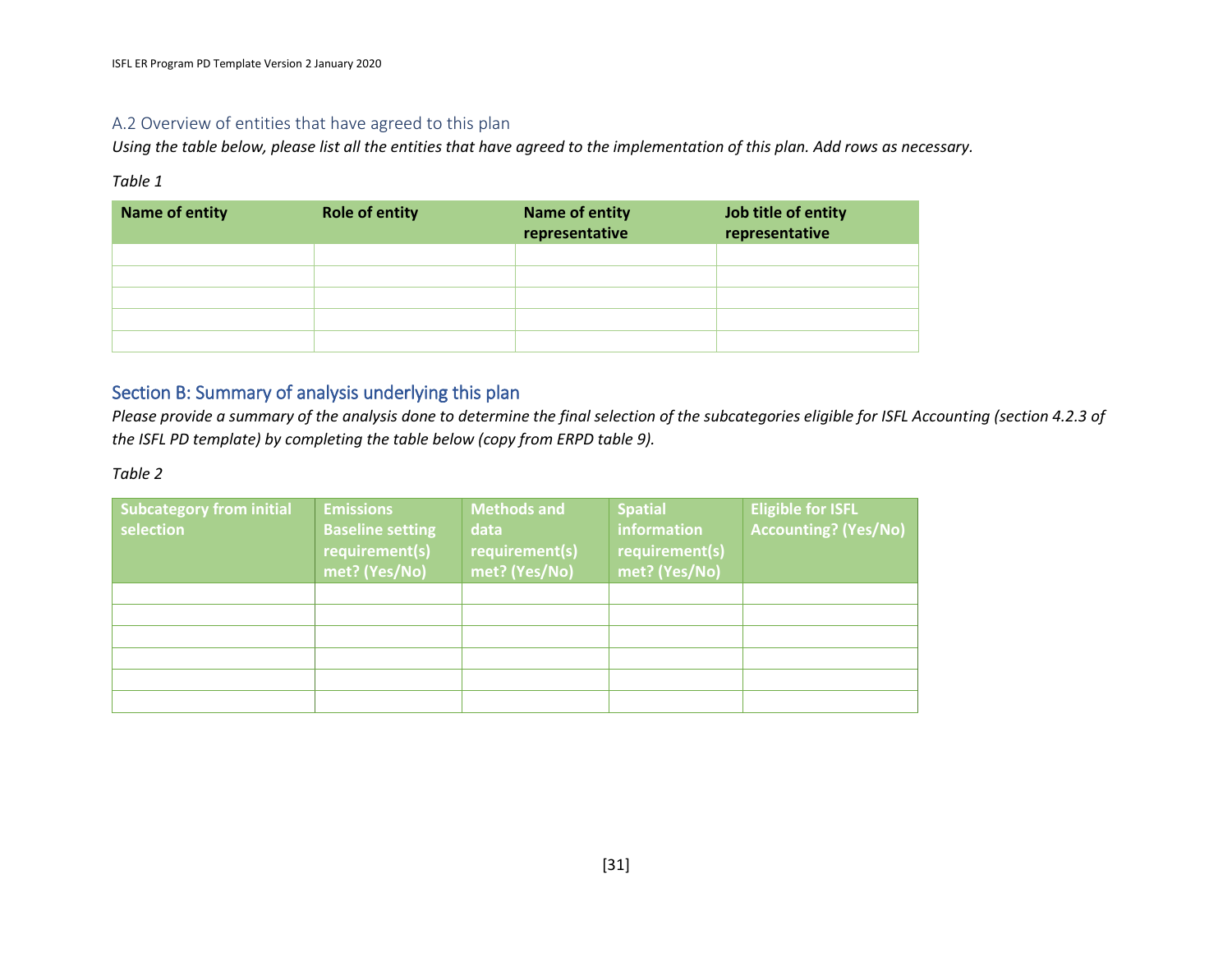# Section C: Agreed actions to be undertaken to increase the completeness of the scope of accounting and improve data and methods for the subsequent ERPA Phases during the ERPA Term

#### C.1 Actions to be undertaken to bring required subcategories into alignment with ISFL accounting requirements

*For each subcategory identified in Table 2 above that is required under paragraph 4.3.4 of the ISFL ER Program Requirements but that is not yet eligible for ER Program Accounting, please describe the actions that have been agreed to improve data to fully meet the requirements on the Emission Baseline and quality for ISFL accounting. Use the table below and copy the table for each relevant subcategory and add rows as necessary.* 

*Note that actions are expected to be completed in time to include the remaining subcategories during the Term of the ERPA. Should this not be possible, provide a detailed explanation of the data gaps and when sufficient baseline data will be available to meet ISFL Accounting Requirements.* 

| Subcategory                                                                          |          |                                                                  |  |
|--------------------------------------------------------------------------------------|----------|------------------------------------------------------------------|--|
| <b>Identification of gaps</b>                                                        |          |                                                                  |  |
| <b>ISFL Accounting</b><br>requirements                                               | (Yes/No) | Requirements met? If not met, detailed description of the gap(s) |  |
| <b>Historic time</b><br>series for<br>baseline setting                               |          |                                                                  |  |
| <b>Quality of data</b><br>$\bullet$<br>and methods                                   |          |                                                                  |  |
| <b>Spatial land</b><br>$\bullet$<br>representation<br>for land use<br>change-related |          |                                                                  |  |
| subcategories<br>Identification of actions to address the gap                        |          |                                                                  |  |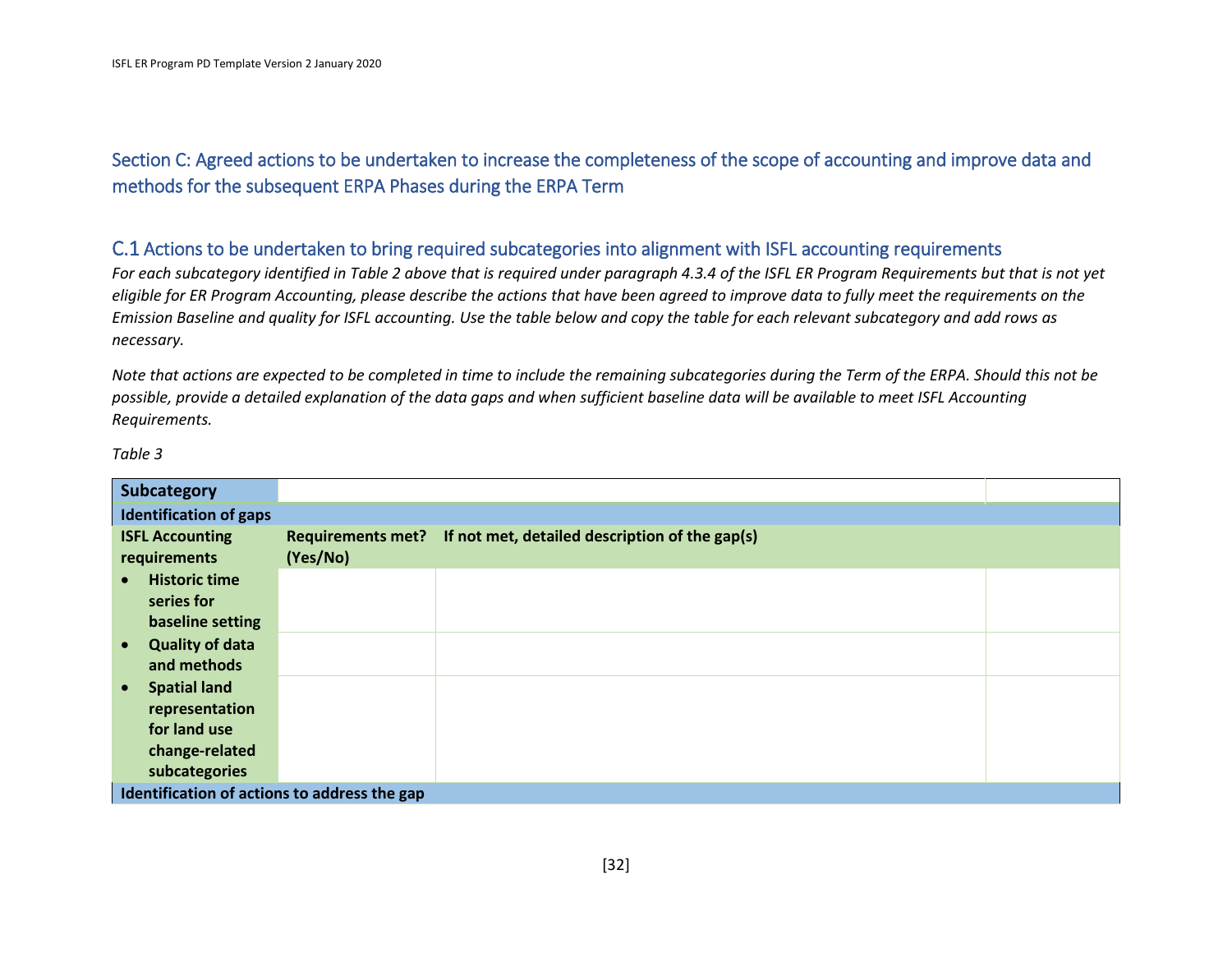| Identified gap | <b>Description of what is</b><br>technically is needed to address<br>it | <b>Potential data sources</b> | Responsible<br>entity | <b>Planned</b><br>completion | <b>Sources of</b><br>funding/support |
|----------------|-------------------------------------------------------------------------|-------------------------------|-----------------------|------------------------------|--------------------------------------|
|                |                                                                         |                               |                       | Month/Year                   |                                      |
|                |                                                                         |                               |                       |                              |                                      |
|                |                                                                         |                               |                       |                              |                                      |

# C.2 Additional planned improvement to bring not-required subcategories into alignment with ISFL accounting requirements

*For any additional improvements planned, provide a description of the planned action to enhance data quality, reduce uncertainty, or improve the scope of reporting and accounting and indicate an estimated timeline. Copy the table for each relevant subcategory and add rows as necessary.* 

| <b>Subcategory</b>                                                                                    |                                                              |                                                |                              |                               |                               |
|-------------------------------------------------------------------------------------------------------|--------------------------------------------------------------|------------------------------------------------|------------------------------|-------------------------------|-------------------------------|
| <b>Identification of gaps</b>                                                                         |                                                              |                                                |                              |                               |                               |
| <b>ISFL Accounting</b><br>requirements                                                                | <b>Requirements met?</b><br>(Yes/No)                         | If not met, detailed description of the gap(s) |                              |                               |                               |
| <b>Historic time</b><br>series for<br>baseline setting                                                |                                                              |                                                |                              |                               |                               |
| <b>Quality of data</b><br>and methods                                                                 |                                                              |                                                |                              |                               |                               |
| <b>Spatial land</b><br>$\bullet$<br>representation<br>for land use<br>change-related<br>subcategories |                                                              |                                                |                              |                               |                               |
| Identification of actions to address the gap                                                          |                                                              |                                                |                              |                               |                               |
| <b>Identified gap</b>                                                                                 | <b>Description of what action is</b><br>needed to address it | <b>Potential data sources</b>                  | <b>Responsible</b><br>entity | <b>Expected</b><br>completion | Sources of<br>funding/support |
|                                                                                                       |                                                              |                                                |                              | Month/Year                    |                               |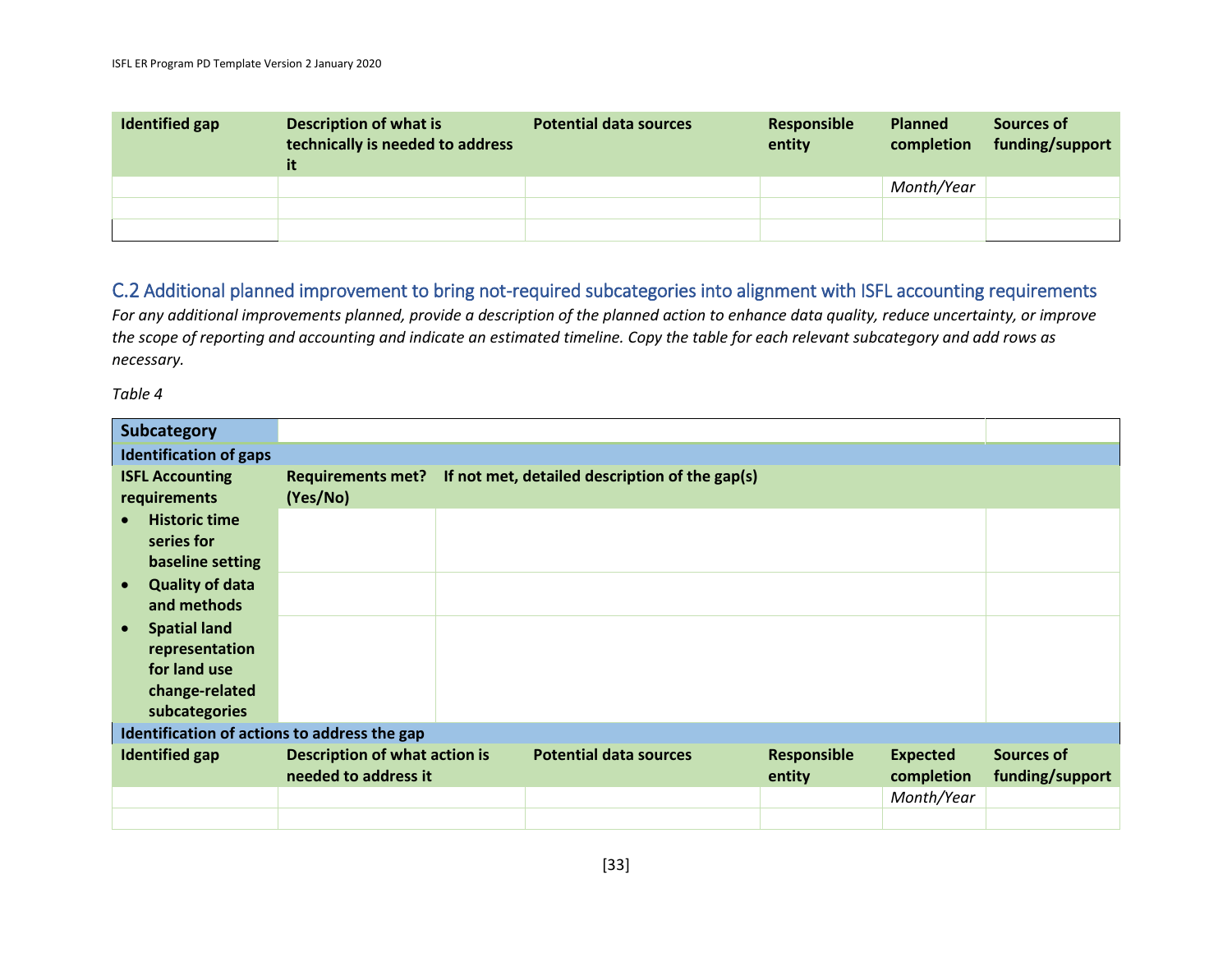# 3. Financing Plan

*Using the table below, provide a summary of the financing plan for implementing the actions detailed in above,* 

| Subcategory | <b>Action</b> | <b>Finance requirements</b><br>(per year in US\$) |           |    |           |           |                                    | <b>Finance</b>      | Source and<br><b>Type of</b><br><b>Finance</b>                  |                                 |
|-------------|---------------|---------------------------------------------------|-----------|----|-----------|-----------|------------------------------------|---------------------|-----------------------------------------------------------------|---------------------------------|
|             |               | <b>Y1</b>                                         | <b>Y2</b> | Y3 | <b>Y4</b> | <b>Y5</b> | <b>Total</b><br>(US <sup>5</sup> ) | available<br>(US\$) | (grant/<br>loan/<br>government<br>budget)<br>(US <sup>5</sup> ) | <b>Finance</b><br>gap<br>(US\$) |
|             |               |                                                   |           |    |           |           |                                    |                     |                                                                 |                                 |
|             |               |                                                   |           |    |           |           |                                    |                     |                                                                 |                                 |
|             |               |                                                   |           |    |           |           |                                    |                     |                                                                 |                                 |
|             |               |                                                   |           |    |           |           |                                    |                     |                                                                 |                                 |
|             |               |                                                   |           |    |           |           |                                    |                     |                                                                 |                                 |
|             |               |                                                   |           |    |           |           |                                    |                     |                                                                 |                                 |
|             |               |                                                   |           |    |           |           |                                    |                     |                                                                 |                                 |
|             |               |                                                   |           |    |           |           |                                    |                     |                                                                 |                                 |
|             |               |                                                   |           |    |           |           |                                    |                     |                                                                 |                                 |
|             |               |                                                   |           |    |           |           |                                    |                     |                                                                 |                                 |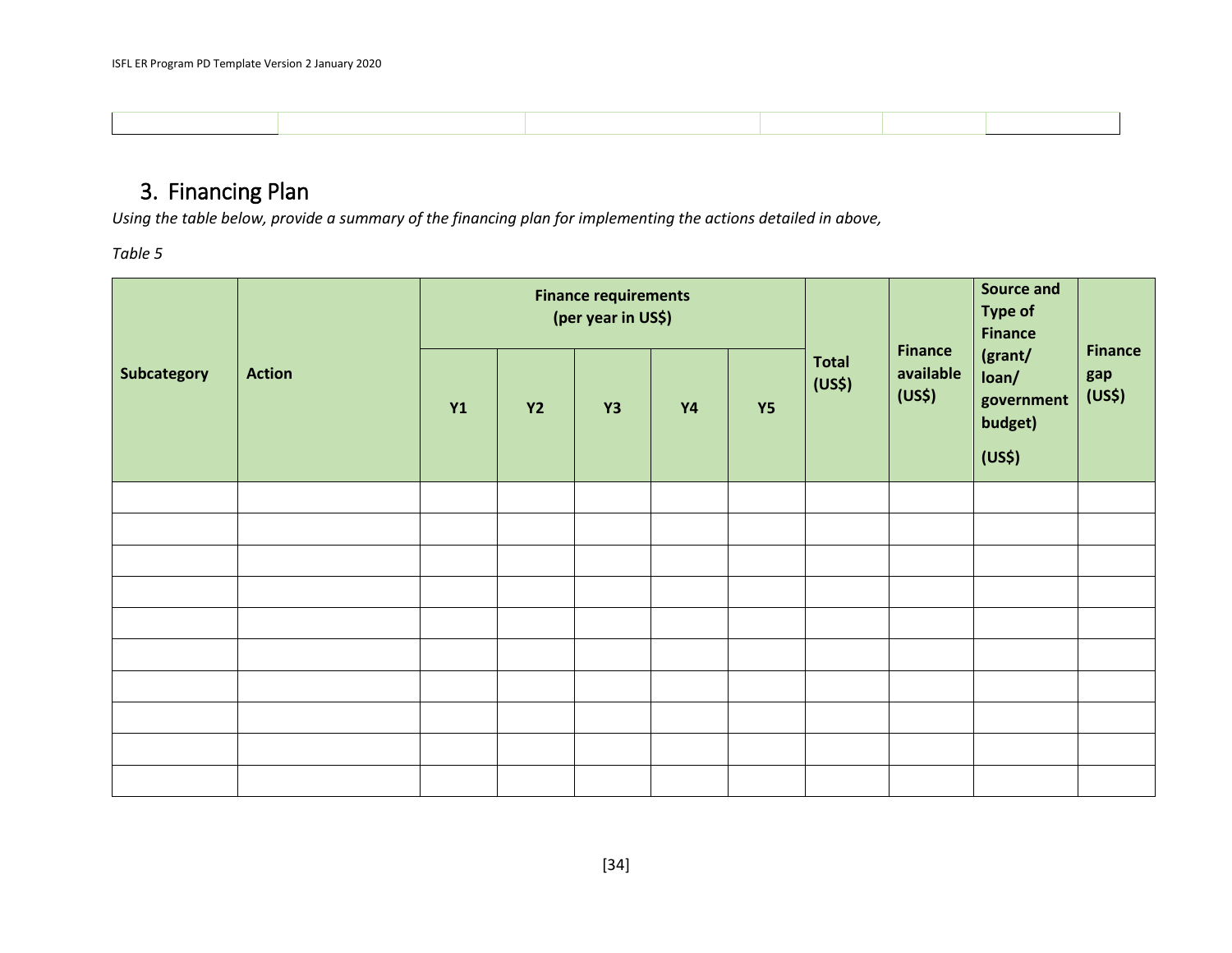# Annex 9: Estimation of the Emissions Baseline

*Please provide a step-by-step calculation of the Emissions Baseline. Provide a transparent, complete, consistent and accurate description of the approaches, methods, and assumptions used and provide an overview of the activity data and emission factors used in a way that is sufficiently detailed to enable the reconstruction of the Emissions Baseline. Identify and asses the sources of uncertainty in the determination of the Emissions Baseline and describe actions that have been taken to manage or reduce uncertainty*

*Attach any spreadsheets, spatial information, maps and/or synthesized data used in the calculation.*